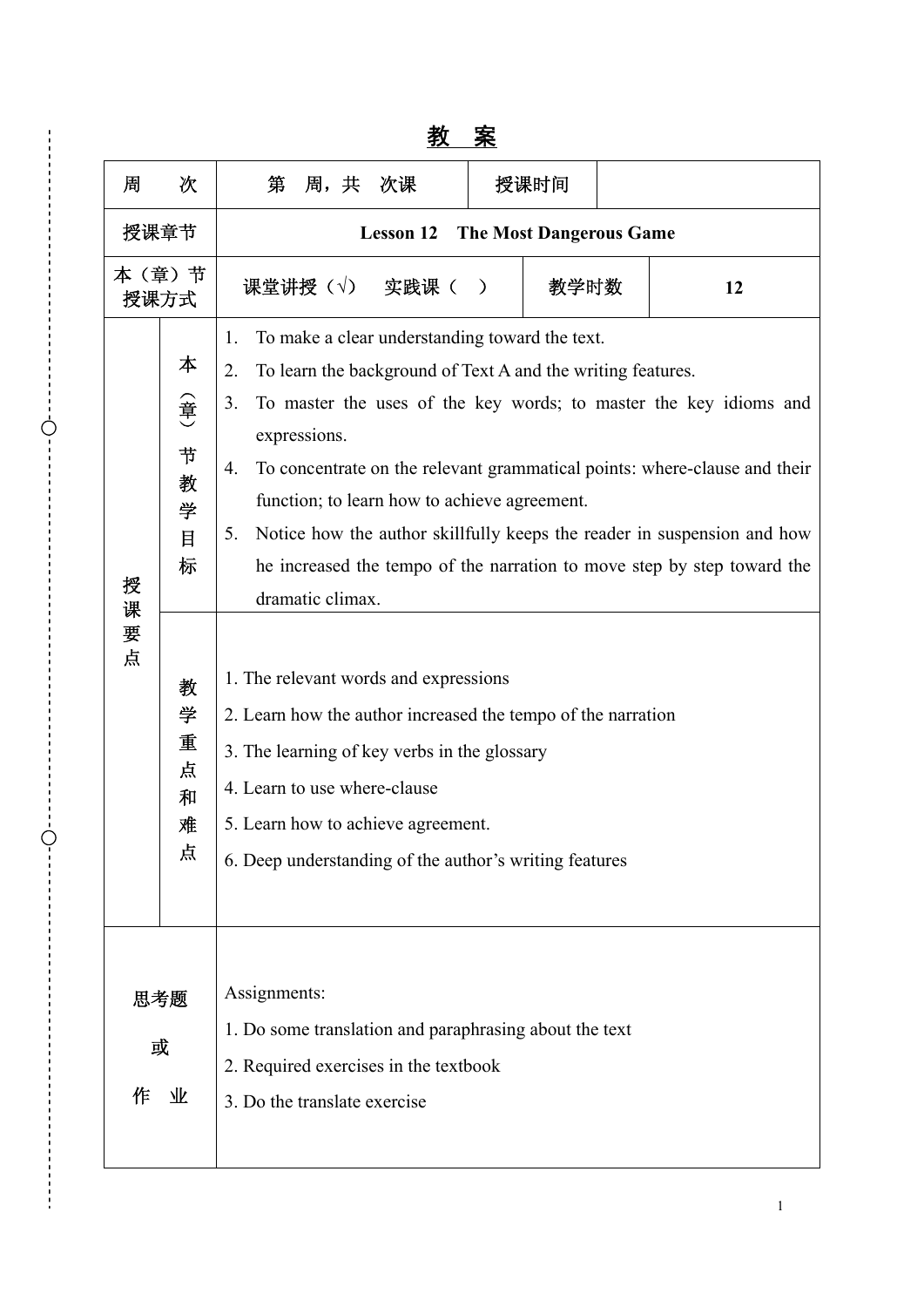Teaching methods: the Eclectic Method; discussion Teaching hours: twelve class hours

Teaching procedures:

(1) Lead-in

- (2) The background knowledge about the text;
- (3) Word study
- (4) Text analysis
- (5) Assignment

## **Expectations:**

- 1. Get familiar with the writing style of the text.
- 2. Master the language points in Text A.
- 3. Read and retell text A with appropriate pronunciation, intonation and fluency.
- 4. Memorize and learn to use all the new words in text.
- 5. Be able to get good understanding of Text A.
- 6. Get better understanding of the where-clauses and agreement of sentence.

#### **Strategies and Activities:**

- 1. Let students answer some warm-up questions at the beginning of the class.
- 2. Help students ask some questions in accordance with text, esp. language points.
- 3. Pick out clues from content, identify the main idea in each part and summarize the text.
- 4. Group discussion on topics after text A for further comprehension and communication.

## **Homework:**

- 1. Finish the exercises
- 2. Do the translate exercise

#### **Time Allotment:**

| 1. Pre-discussion and check on the pre-class work: | 1 class hour  |
|----------------------------------------------------|---------------|
| 2. Word study                                      | 1 class hours |
| 3. Text analysis:                                  | 6 class hours |
| 4. Exercises:                                      | 3 class hours |
| 5. Quiz and comments on writing:                   | 1 class hour  |
|                                                    |               |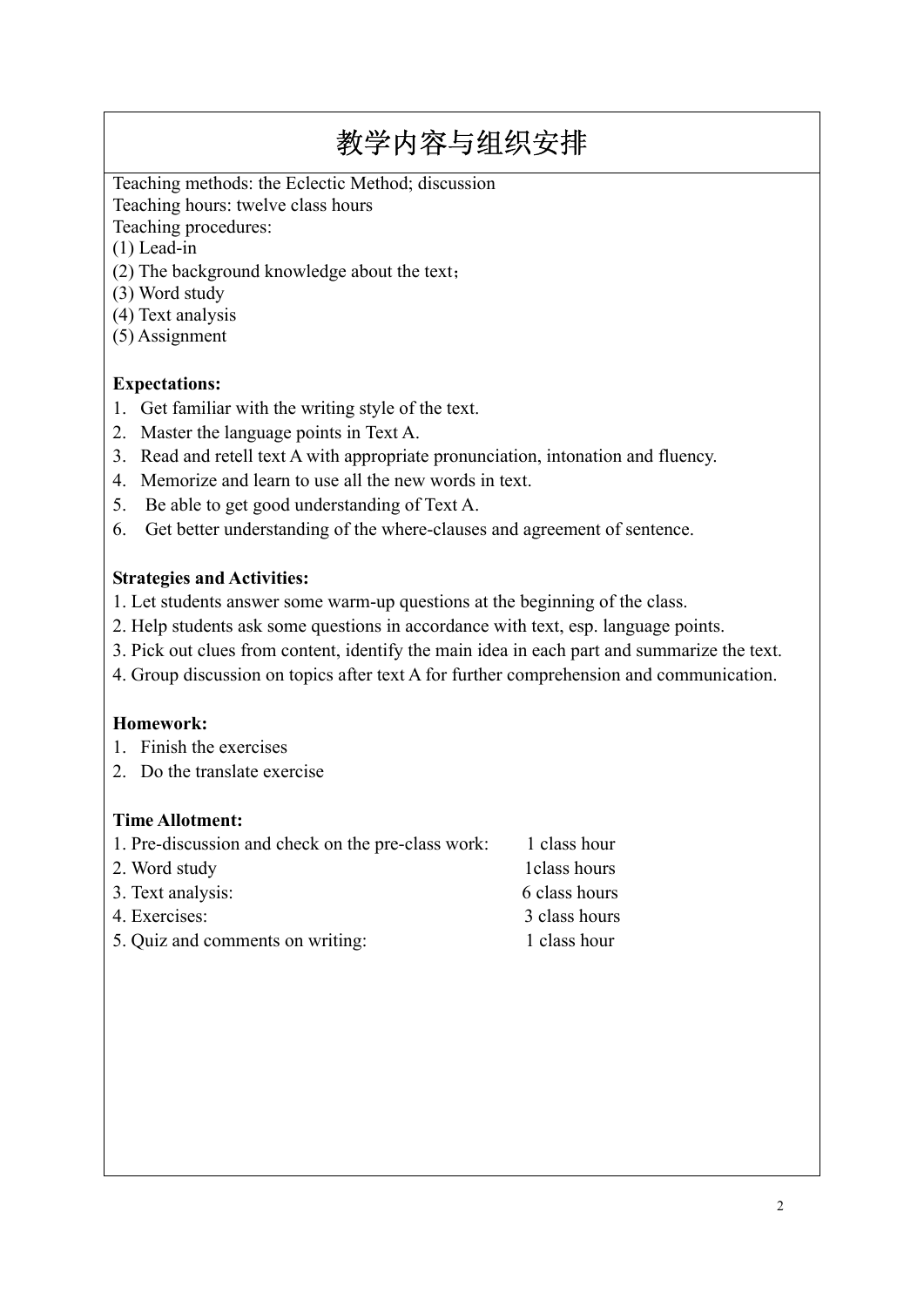## **Period 1 Introduction**(**90 Minutes**)

#### **Teaching Process: Part One Warm up** (**10 Mins**)

1. What games did you play in childhood? And which one impresses you most?

2. Have you played any dangerous games? What are they? Would you introduce one to your classmates?

3. Do you love hunting? Why or why not? Do you think animals have any feelings?

4. What are always being hunted?Do you believe that men could become the hunted?

## **Part Two Background Information** (**20 Mins**) **Introduction**

The text is an excerpt from the story by Richard Connell (1893---1929), famous American writer of short stories and screen plays. The story describes the most unusual adventure of Rainsford, who is a famous American hunter.To him, the world is made up of two classes: the hunters and those who are hunted, and he is glad to be hunter. As a hunter he never considers how the one being hunted feels – the fear of pain and of death.

One dark night, while sailing, probably near the notorious Bermuda Triangle, Rain sford's hat was blown off by a gust of wind, and in trying to catch it, he reached out too far and fell overboard. There was nothing he could do but swim in the direction of a spot in the distance which he had noticed a moment ago. Luckily for him, just when he was exhausted, his feet touched the bottom and he found himself on a small island where he met the only inhabitants, General Zaroff and his servant. The general lives in a French cheteau, and treats Rainsford as a distinguished guest. At dinner, he tellsRainsford his story.

Zaroff was a Cossack general in Czarist Russia. After the Russian revolution in 1917 he fled the country and traveled form country to country as he was an avid hunter and liked to hunt every kind of big game. However, hunting had gradually become too easy for him and he began to feel terribly bored, bored not just with hunting, but with his life altogether, because he had no other interest. For some time he even considered committing suicide. But then one day an idea suddenly came to him. He decided to hunt man - the most dangerous game in the world. As men could reason, the hunting of them was sure to increase his excitement and pleasure. To General Zaroff, life is for the strong, to be lived by the strong. The weak of the world were put here only give pleasure to the strong. He bought the island and captured sailors from wrecked ships to serve as game. He even trained his captives so that they would become experienced in living in the jungle and could give him a greater challenge when he hunted them. None of those poor sailors had survived the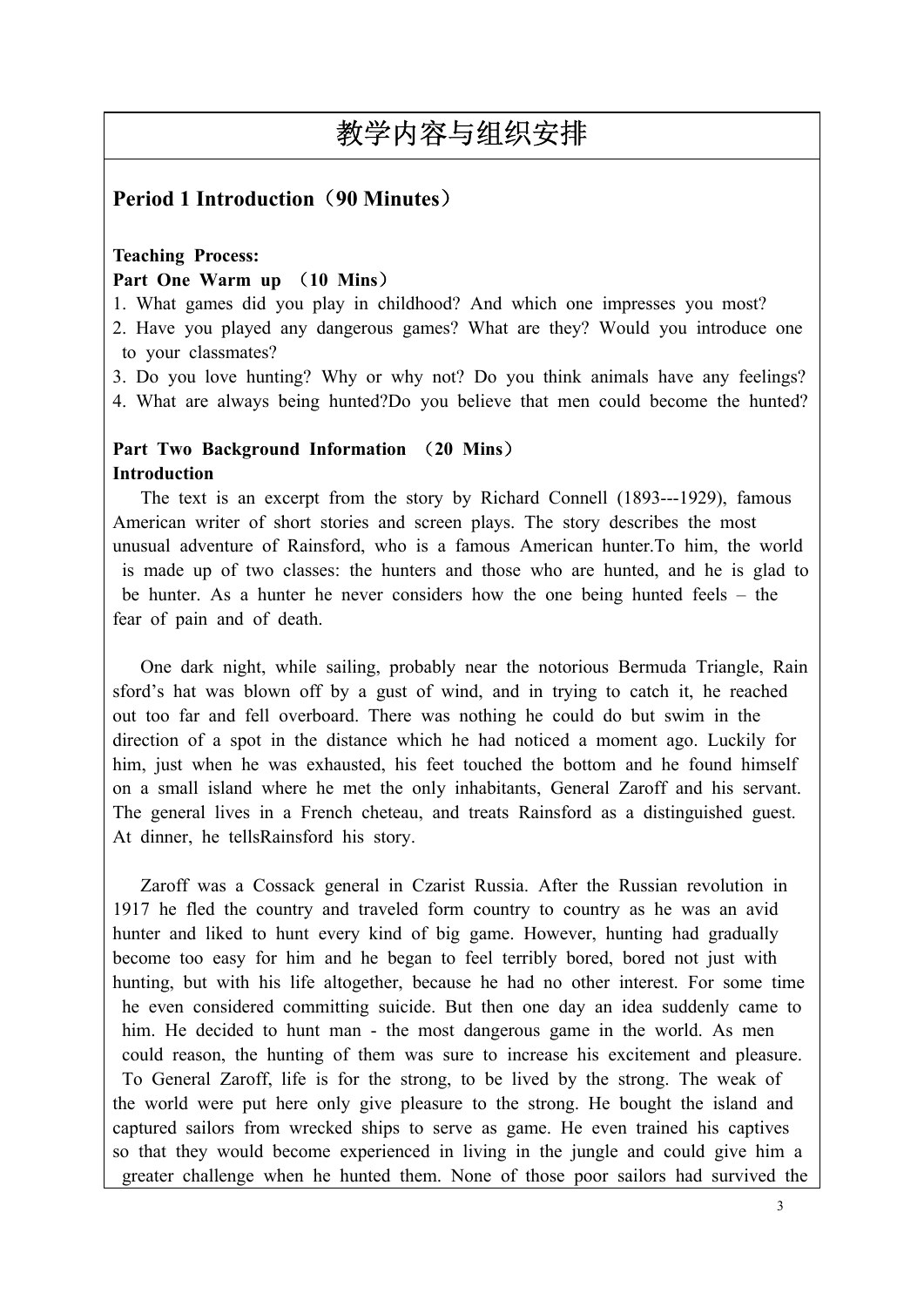game.

Now Rainsford is on his island, another captive. Zaroff "invites" Rainsford to join his hunting game. Though a greater hunter himself, Rainsford is now in a different position because in this game, it is he who has to do everything possible to save his own life. This text gives a detailed description of the battle of wits between Zaroff and Rainsford.

Read from another angle, the story might be taken as a fable of modern society. Human society is nothing but a hunting ground, ruled by the law of the jungle, and the people are divided into the strong and the weak, namely, the hunters and the hunted, who are all engaged in the fierce struggle for survival.

## **Organization of the text**

The text can be neatly divided according to the sequence of the rounds of the game In the first round, General Zaroff can easily kill Rainsford and end the game, but he decided to save Rainsford for another day.

In the second round, Rainsford scores a point. General Zaroff is slightly injured. In the third round, Zaroff loses his best hound.

In the fourth, he loses Ivan.

Then comes the last battle.

Notice how the author skillfully keeps the reader in suspension and how he increased the tempo of the narration to move step by step toward the dramatic climax.

## **Madame Butterfly** 蝴蝶夫人

Italian composer Puccini's sixth opera, Madama Butterfly (Madame Butterfly), was an unqualified failure when it opened at La Scala opera house in Milan, Italy, in 1904. The opera, which centers on the romance between a Japanese geisha 艺妓 and an American military officer, was greeted with acclaim several months later, after Puccini revised it. (Notes to the text P. 270)

## **Part Three Vocabulary Study (60 Mins)**

## **1. to dress**

(1) to put clothes on He jumped out of bed, washed and dressed, all in three minutes. Why are you all **dressed up** today? What's the occasion? 穿上盛装 (2) to clean and bandage (a wound) She tore a piece off her shirt and dressed her wound after a fashion. (3) to prepare (food) for cooking or eating It's easy to dress this fish. Just remove the skin and the guts. 拔毛放血去内脏等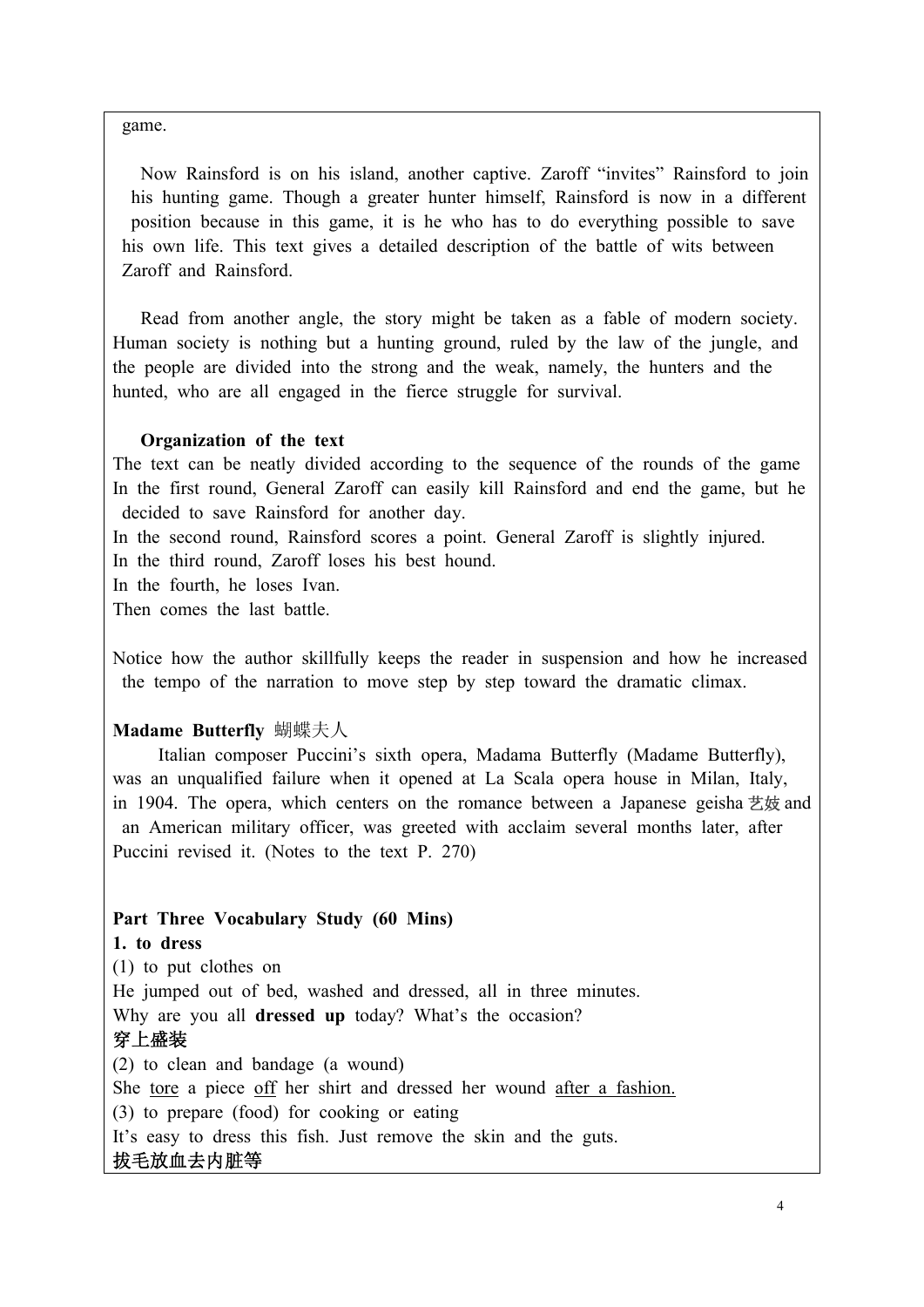What kind of dressing would you like on the salad? **dress n.**  That is a beautiful dress she is wearing. His dress is often very casual. **2. to score**  (1) to win points He played for thirty minutes and scored fifty points. He broke his own record. (2) to be very successful in something you do Recently she scored again with another movie. score n. (1) the number of points won in a game or competition She got a score of 9.9 on the uneven bars. (2) (AmE) the number of points a student has earned in a test on that score: because of that; concerning the particular thing you have just men tioned The weather will be fine. You don't have to worry on that score. to settle scores: 算旧账 He was trying to track his former partner down to settle some old scores. **3. to strain** (1) to pull, draw, or stretch tight 拉紧; 扯紧 This strained the rope to breaking point. (2) to exert to the utmost 竭力;尽量使用 Don't strain your eyes too much. They need a rest, too. (3) to injure or impair by overuse (因过度劳累) 拉伤; 使损伤(使紧张) She strained her back. The trade war strained the relations between the two countries. strain n. a great effort; almost too much effort Too much defense expenditure is a strain on the economy. **4. but for:** if it had not been for; if it were not for  $=$  without But for you I wouldn't have got into this mess. **5. focus n.**  (1) the point where rays of light, heat or waves of sound, etc meet 焦点; 焦距 This picture is out of focus. Please bring the picture into focus. (2) any center of activity or attention 焦点;关注点 Our present focus is on controlling inflation. to focus (1) to bring into focus This camera is easy to focus.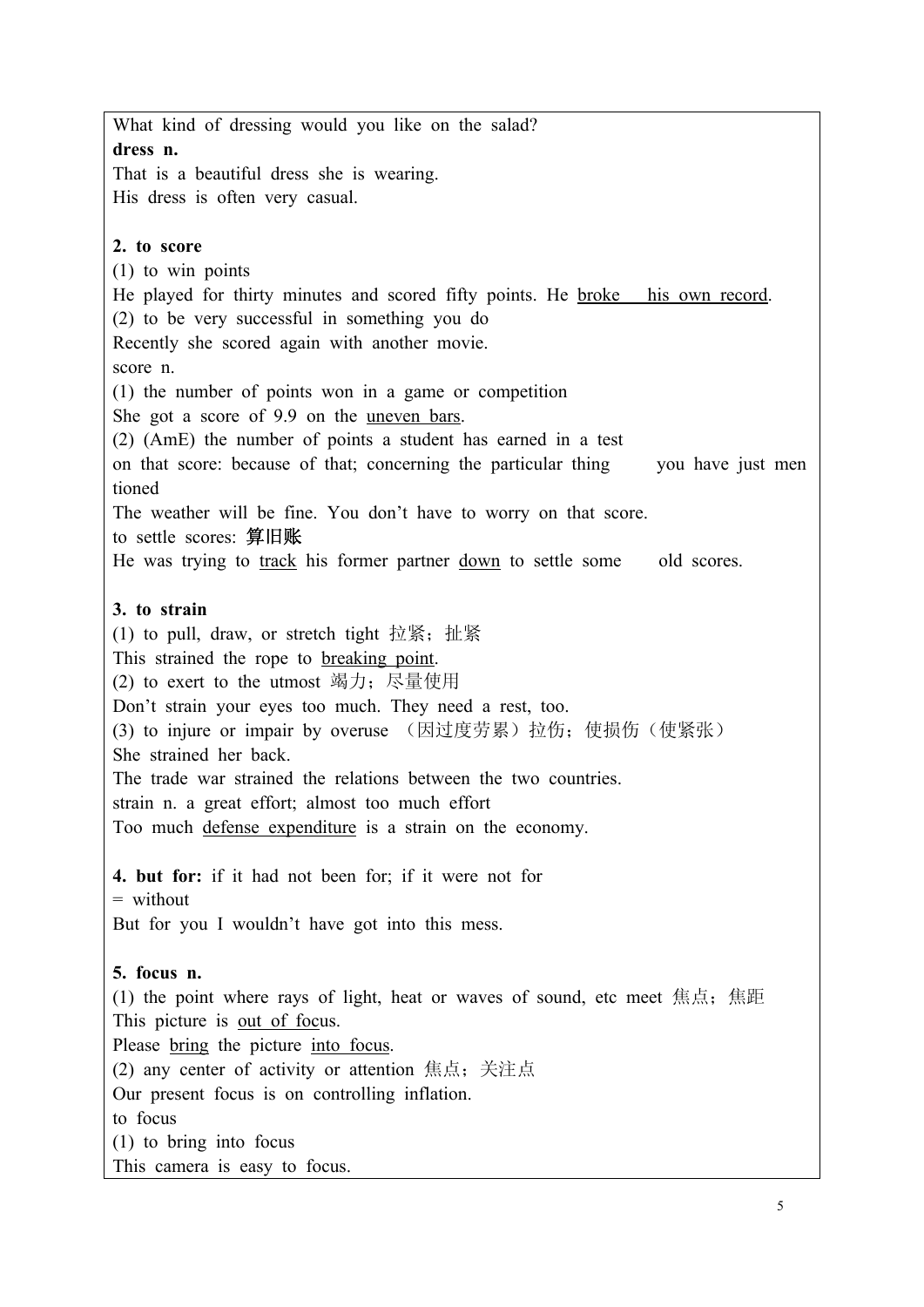(2) to concentrate In this first year we should focus on pronunciation and inton--ation.

## **Expressions**

raise one's eyebrows acknowledge one's defeat sip one's wine keep one's nerve leave a trace take stock of the situation blunder into the swamp recover one's confidence varnish the sky get down on one's knees hold one's breath defeat/ smash the enemy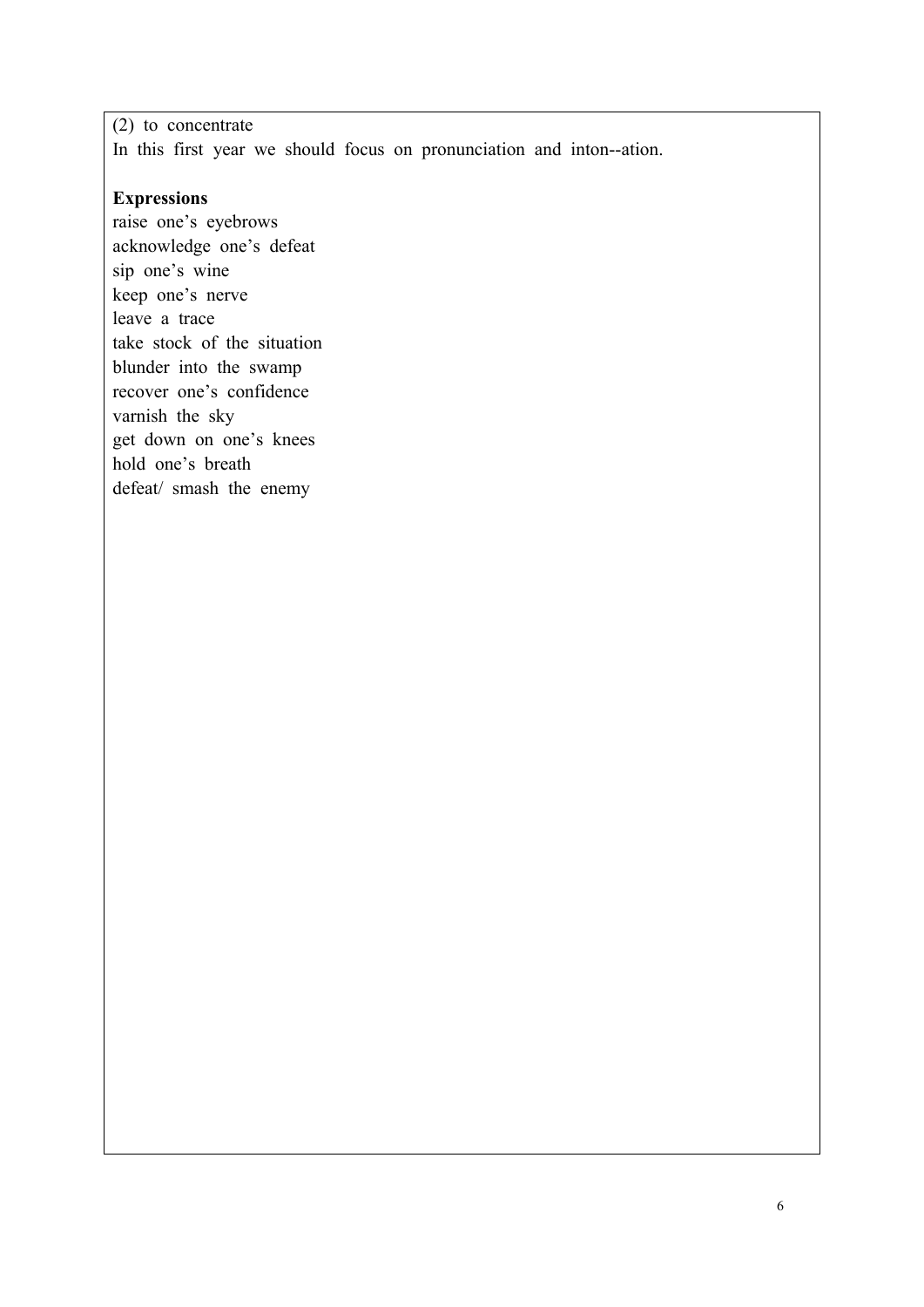| 教学后记 |
|------|
|      |
|      |
|      |
|      |
|      |
|      |
|      |
|      |
|      |
|      |
|      |
|      |
|      |
|      |
|      |
|      |
|      |
|      |
|      |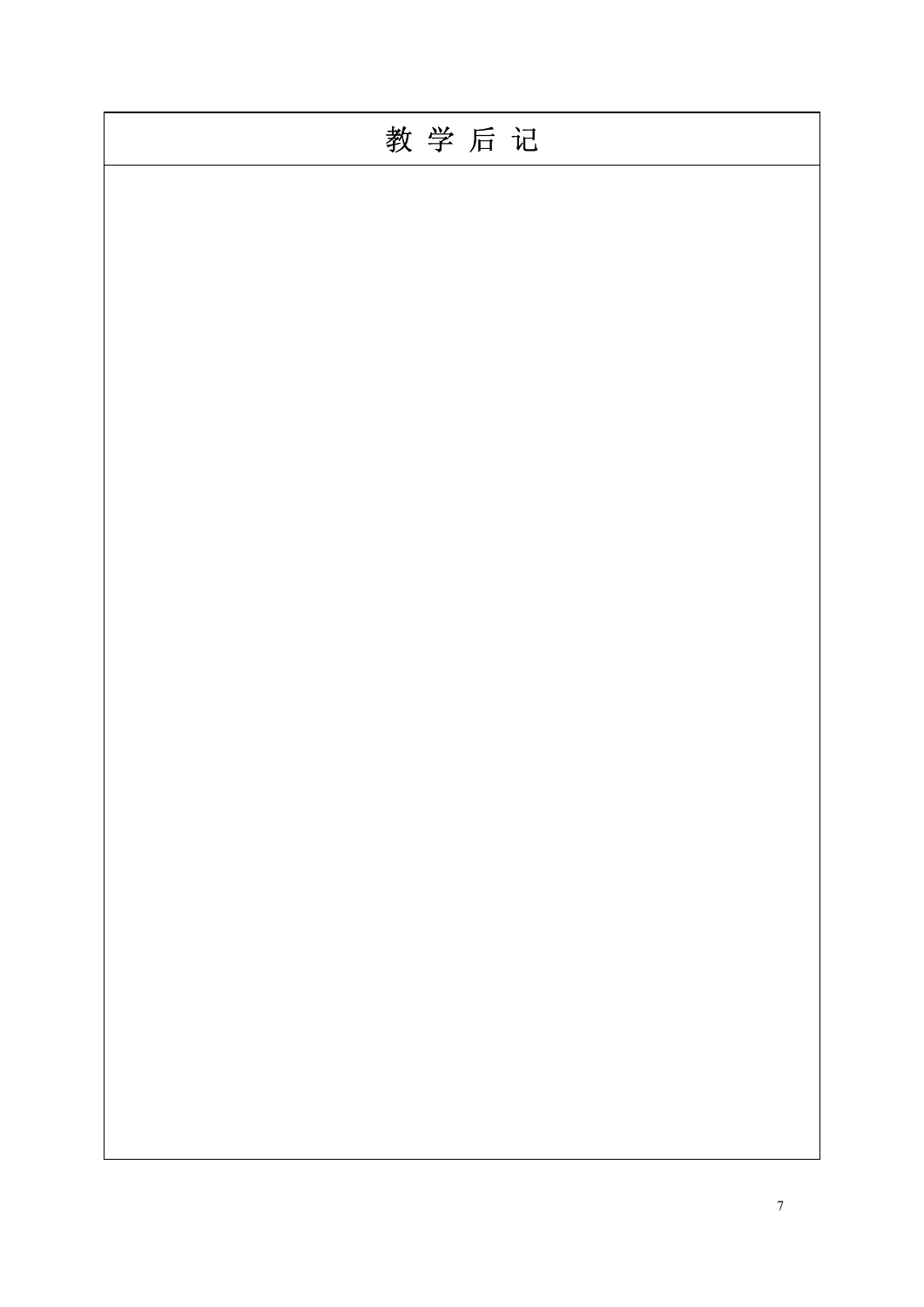# **Period 2 Structure and Text Analysis** (**90 Minutes**).

## **Teaching Procedures:**

## **Part four Text Analysis**

## **Theme of the Text (2 Mins)**

Rainsford, a noted hunter, falls off a ship and swims to an island. He finds there the evil General Zaroff who, with the help of his assistant, hunts humans for sport. After three days of fighting for his life in the jungle while Zaroff hunts him, Rainsford surprises Zaroff and kills him.

## **Structure of the Text (8 Mins)**

Part 1 (*Paras. 1—14) Zaroff invited Rainsford to play the game and Rainsford was forced to accept the proposal.*

Part 2 (*Paras.15—45) The game began and Rainsford tried his best to survive.*  Part 3 (*Para. 46)The game ended in the winning of Rainsford. And Rainsford proved to be the most dangerous game.* 

# **Detailed Analysis of the Text (80 Mins)**

## **Para. 1**

Rainsford wishes to leave that island at once because he feels extremely uncomfort able when the general tells him about his favorite game. He does not want to stay any longer under the same roof with maniac.

## **Para 2.**

The general seems hurt because he had expected Rainsford, a great hunter himself, to jump at his proposal: so Rainsford's refusal to play the game seems to be ingratitude.

Notice how lightly the general takes human life. For him, the whole thing is just sport. The fact that it amounts to murder obviously never occurs to him.

## **Para. 3**

Rainsford sees the general staring at him with his cold, severe, expressionless eyes. The general was surprised at Rainsford's response. He does not know whether or not he is serious.

**to brighten:** to become cheerful

## **Para. 4**

Notice how the general makes it sounds like a fair game. Instead of saying "I will hunt you down, and you can try to slip through my fingers," he says, " we will hunt – you and I."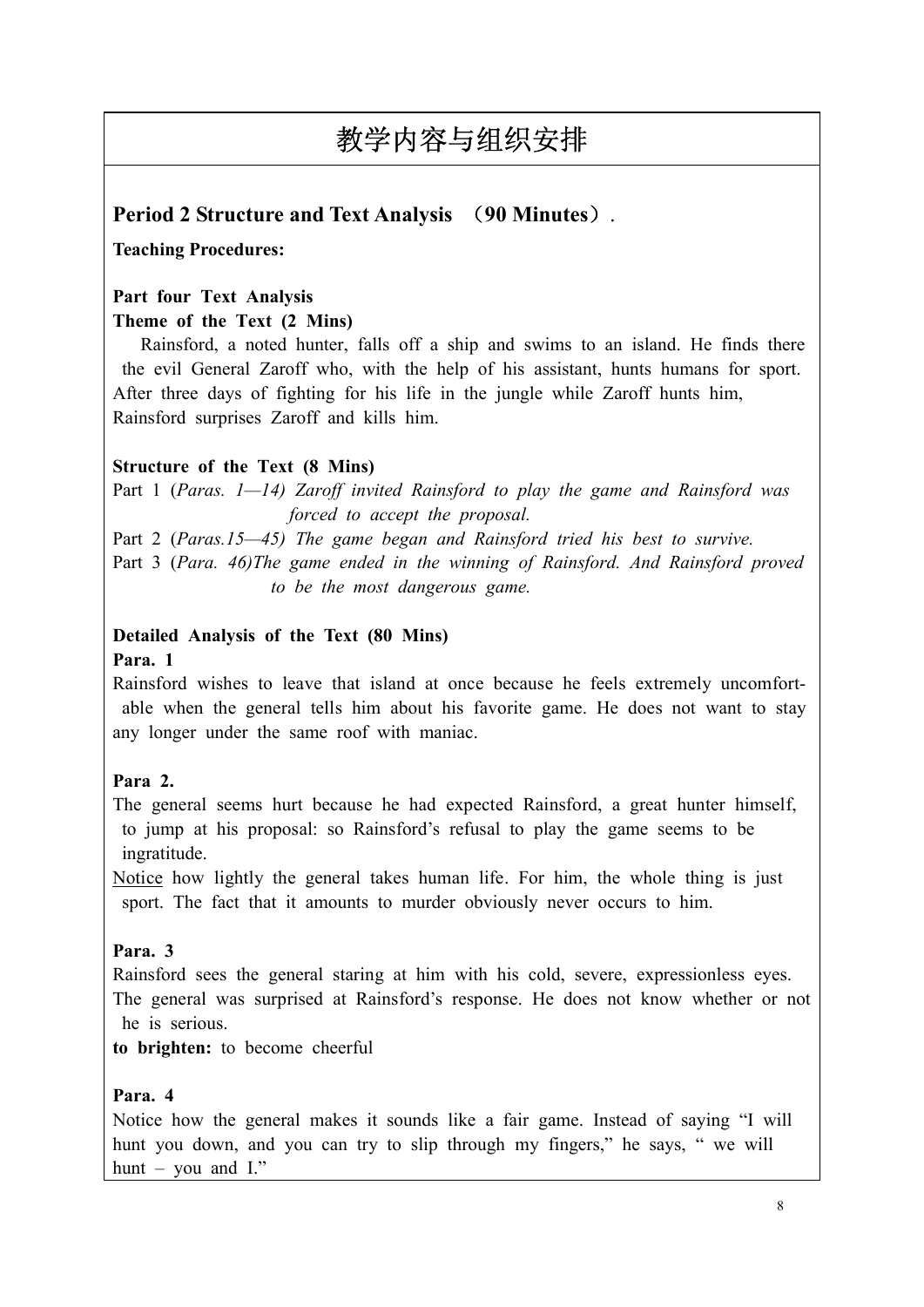#### **Para. 5**

Rainsford refuses to play the game of hunting human beings. "will" is used here to indicate volition. 我意已决。

#### **Para. 6**

**The choice rests entirely with you:** It's up to you (it's for you to decide) whether to play this game or not.

**to rest with sb to do sth:** (fml) to be sb's responsibility to do sth;

to be up to sb to do sth.

e.g. It rests with you to finish your tasks as best as you can.

**venture to:** (fml.) to do sth. in a careful way, esp. because it might upset or offend sb.

e.g. Very few people ventured to go out on that stormy night.

**May I venture to suggest …?** 我可否斗胆向你提个建议?

Notice the general's civilized manners and polite language, a sharp contrast to the cruel nature of his proposal. The general is not to be taken as an ordinary murderer. **sport:** n. amusement or fun

e.g. The comments were only made in sport. 说那些话只不过是玩笑而已。

**may idea of sport** = my idea of fun

**to make sport of sb.** 开 X 人的玩笑

**More interesting than Ivan's** 

**Do you know?**

 Ivan, who was deaf and dumb, had been the official flogger of the Czar. When the general's captives (he would call them his guests) refused to play his game, he would hand them over to Ivan, who would then flog/whip them to death.

So here the general was telling Rainsford to choose either to play the game with him and die as a hunter or to be whipped to death by Ivan. Not much of a choice, is it?

## **Para. 7**

**P:** He nods toward Ivan, who is standing in the corner of the room, whose chest is as big and thick as a barrel.

Note: "of " is used between two nouns, with the first describing the second

- 1. the devil of a temper 魔鬼的脾气
- 2. the palace of a house 宫殿般的房子
- 3. the fool of a man 傻子一样的人
- 4. the monkey of a child 猴子一样的小孩
- 5. That's a hell of a thing to do. 非常难的事情
- 6. Ha! What a devil of a name! 糟糕的名字
- 7. She was a mere slip of a girl. Could she do that? 只是个丫头片子

#### **Para. 8**

Rainsford cannot believe his ears that the man who has shown such hospitality and has talked like a gentleman is now actually threatening to have him flogged to death.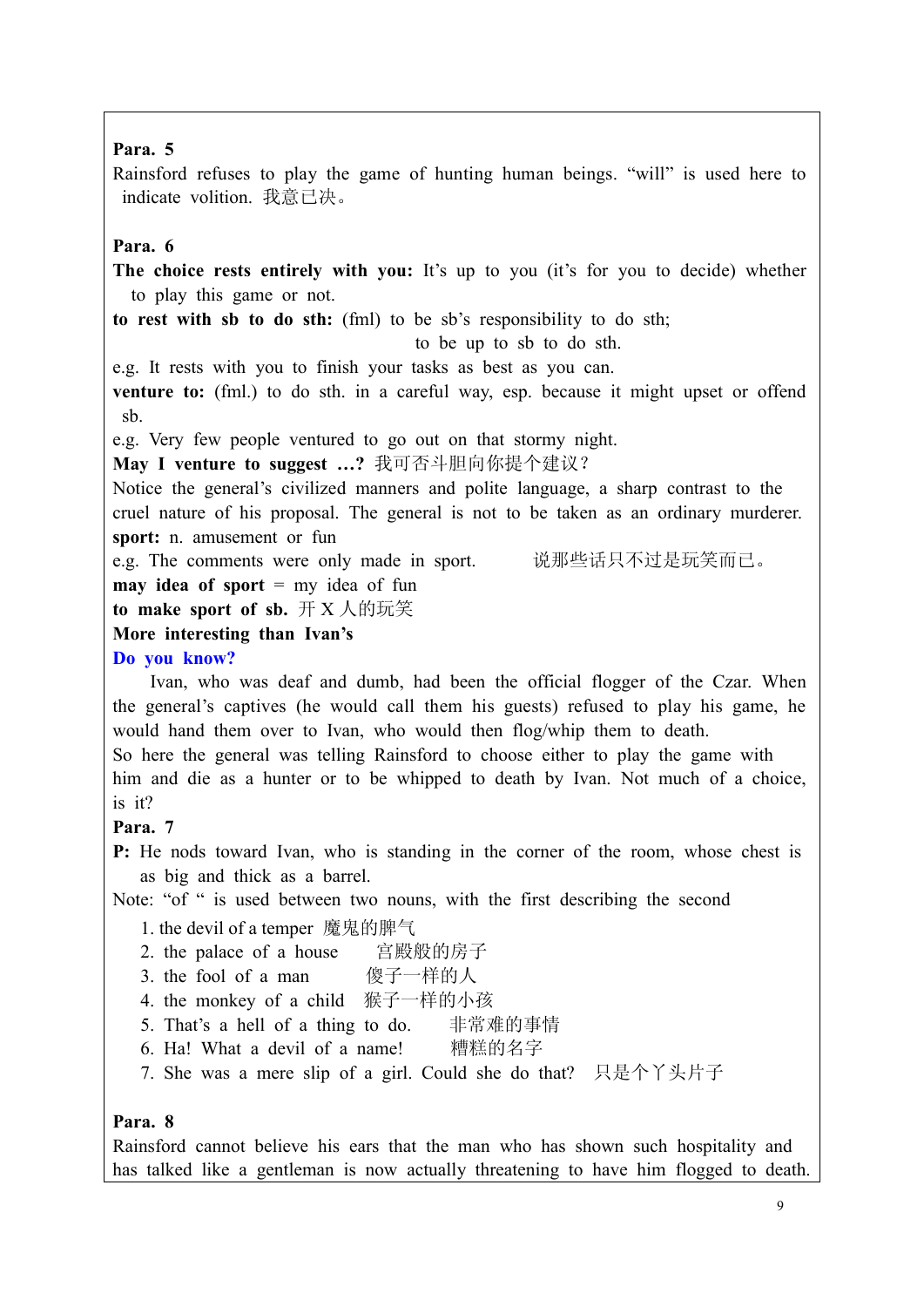#### **Para. 9**

Notice the polite tone that the general always uses.

## **Para. 10**

The general is now ready to propose a toast to Rainsford for the coming game. But Rainsford still does not know what to make of the whole thing.

## **Para. 11**

Zaroff viewed this hunting as a contest of intelligence, ability, knowledge, skill, experience, mental and physical power.

**Your brain against mine** = Your brain will be competing with mine.

Notice that this is not a complete sentence.

**woodcraft:** skill or experience in hunting or trapping in the woods or jungle.

**stamina:** endurance; power to persist or persevere.

**Outdoor chess:** It will be just like outdoor chess.

**stakes**: (usually plural) money risked on the result of game or race, all of which is taken by the winner.

And the stake is not without value = And in this game our stakes are our precious **life** the state of the state of the state of the state of the state of the state of the state of the state of the state of the state of the state of the state of the state of the state of the state of the state of the sta

**Para. 12 huskily:** in a husky voice; in a semi-whispered tone, hoarse from passion.

**Para. 13 I'll cheerfully acknowledge my defeat** = I'll happily admit my defeat.

**My boat will place you on the mainland near a town. to place:** to put sb/ sth somewhere carefully **He sipped his wine, and then in a businesslike air, he went on … to sip his wine:** to drink very slowly, taking small mouthfuls (called sips) **in a businesslike air:** in a businesslike manner; in a practical way

**"Ivan will supply you with hunting clothes, food, a knife. I suggest you wear moccasins; they leave a poorer trail. I suggest too that you avoid the big swamp in the southeast corner of the island."** 

Notice how considerate the general is. He tries to make things easy for his adversary and make things difficult for himself. He does this simply because he is absolutely sure of the result of the game. He knows that he will win. His only worry is that the game would end too soon.

What he is doing now simply shows his self-assurance and over-confidence in the coming contest, the result of which turned out to be ironical.

**One foolish fellow tried it. The deplorable part of it was that Lazarus followed**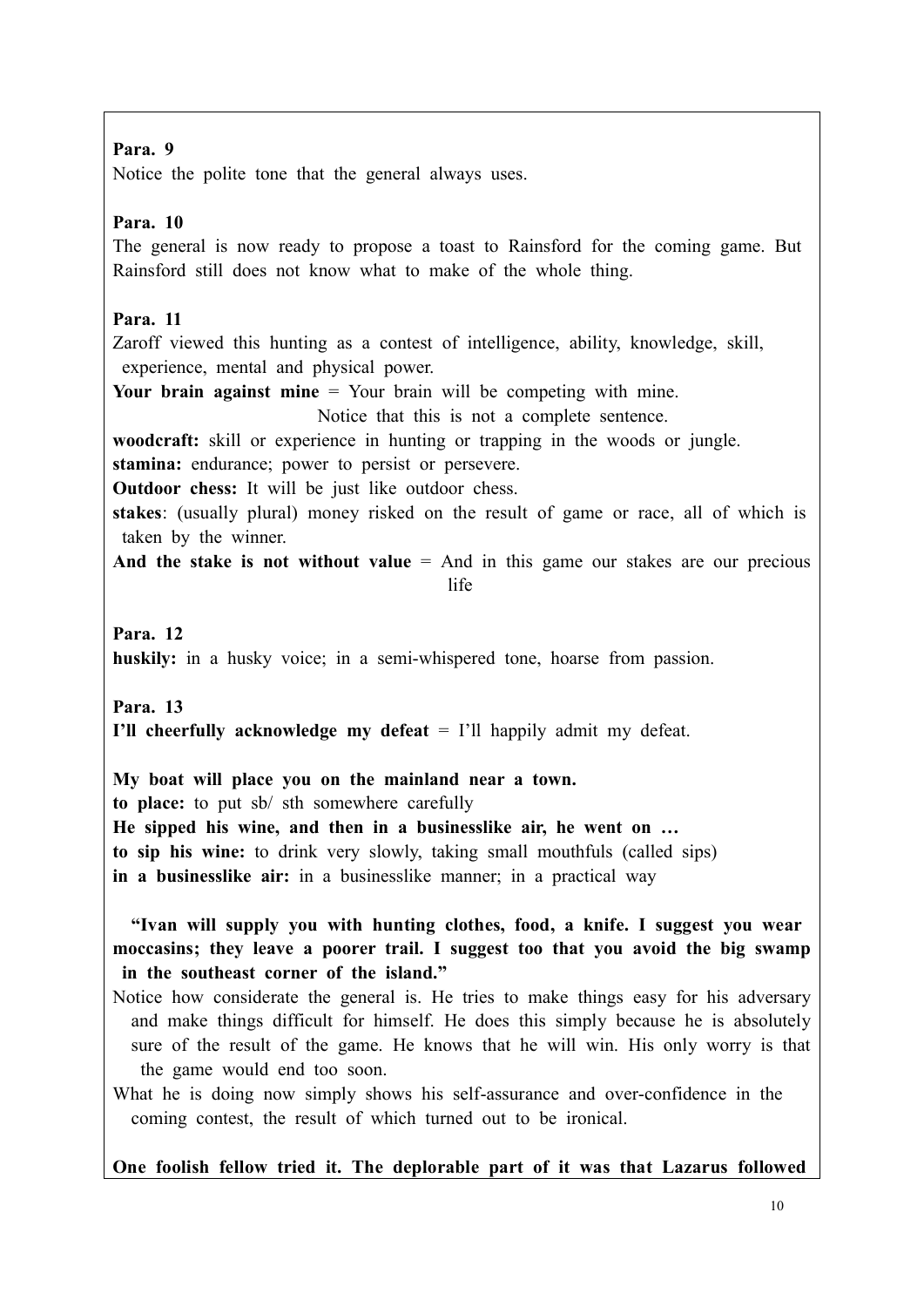**him. He was the finest hound in my pack. (13) pack:** a group of hunting animals **P:** One fellow (someone who was forced to play this game) was foolish enough to try to escape through the Death Swamp, and he got himself killed. His death was no big loss to the general. But the trouble was his best hound followed that foolish man and also got sucked in by the quicksand. Notice the general's total disregard for human life. To him, a man's life is not half as important as a dog's. What the general says here also shows this is not the first man-hunting game he has ever played. Rainsford isn't the first victim. **Para. 14 General Zaroff, with a deep courtly bow, strolled from the room. courtly:** graceful and polite because he was once a Russian general **strolled from the room:** walked out of the room in a slow and relaxed way because he was quite confident that he would win and he would have a wonderful time playing with Rainsford. **Para. 15 Rainsford had fought his way through the bush for two hours. "I must keep my nerve. I must keep my nerve," he said through tight teeth. fight one's way:** to struggle on/forward desperately **c.f.**  make one's way push one's way inch one's way shoulder one's way elbow one's way plunge one's way **keep one's nerve:** to keep calm Opposite: to lose one's nerve Rainsford realized that his life is at stake, and unless he keeps calm and acts wisely, he would certainly be hunted down. **P:** Rainsford had run for his life through the bush for two hours. "I must keep calm and act wisely or I would be caught," he said with his teeth clenched because of nervousness. **Para. 16 He had not been entirely clear-headed when the chateau gates snapped shut behind him.**  Rainsford is half dazed when the gates close behind him because everything seems so weird. **to snap shut:** to be shut with a snap (a sudden loud sound) Similar expressions: to roar past; to bang shut; to pop open; to rattle past **P:** He couldn't think clearly and wisely when the gates were shut with a loud sound.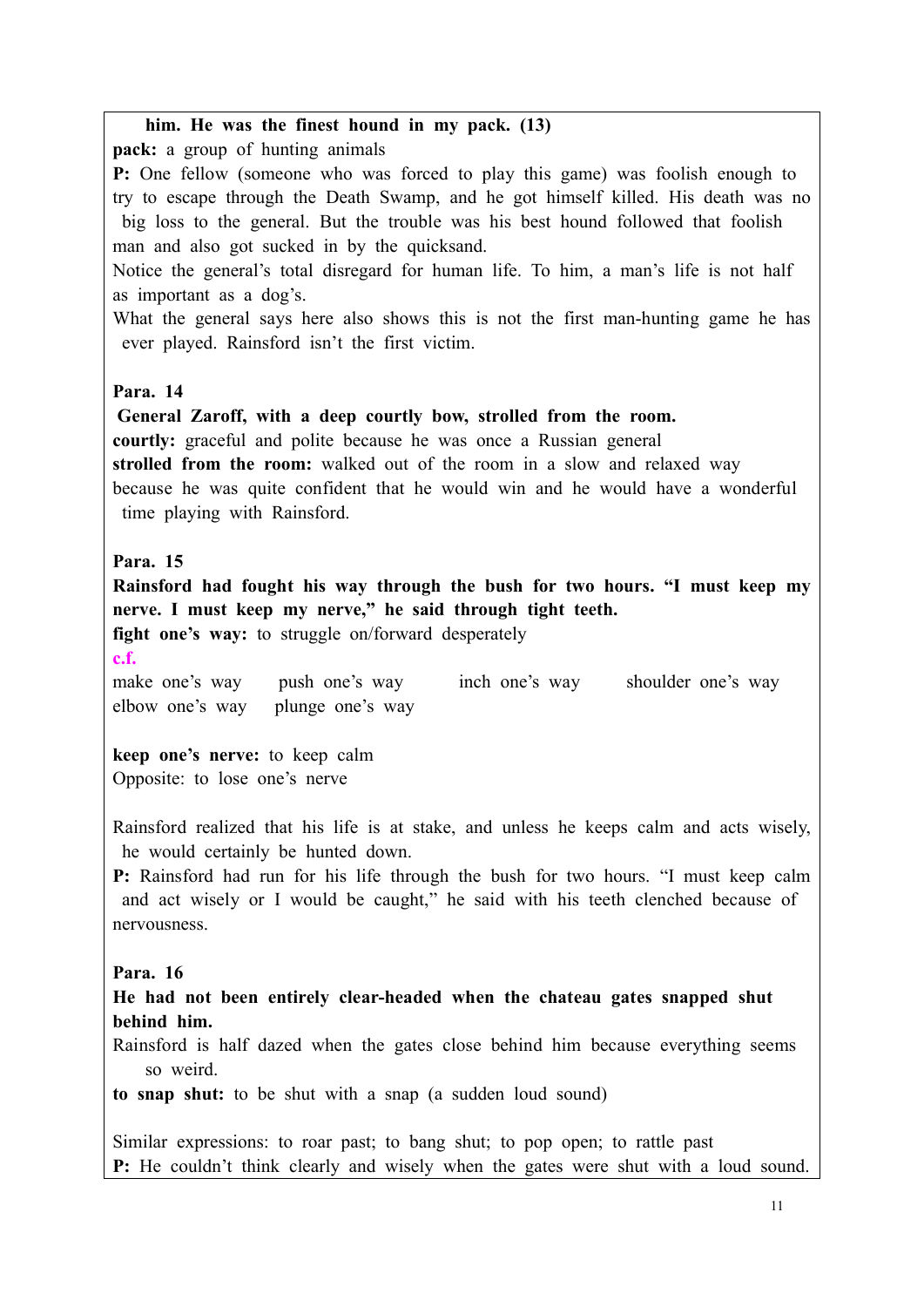**His whole idea at first was to put distance between himself and General Zaroff. his whole idea:** his only aim or intention **to put distance between himself and General Zaroff:**  = to get far away from General Zaroff **P:** At first he just wanted to get as far away as possible from this terrible man. **He had plunged along, spurred on by a sharp feeling of panic. to plunge:** to move suddenly and quickly **to be spurred on:** to be driven; to be pushed forward; to be stimulated **P:** He had moved quickly, driven by a feeling of extreme fear. **But now he had got a grip on himself, had stopped, and was taking stock of himself and the situation. get a grip on:** to start controlling one's emotions (especially when one is very upset or fear-stricken); to calm down **to take stock of:** to assess; to make an appraisal of; to seize up (the situation) **P:** Now he calmed down, had stopped the blind running for life, and was making an appraisal of himself and the situation. **Para. 17 He saw the straight flight was futile; inevitably it would bring him face to face with the sea. He was in a picture with a frame of water, and his operations, clearly must take place within that frame.**  flight: noun form of *flee*, the act of escaping from danger **futile:** useless; in vain He knows that he cannot escape General Zaroff by simply running straight ahead because he is on a small island. **P:** He realized the straight escape was useless; of course it would make him face the sea. He was surrounded by the sea, and as a result all his actions must be carried out within the border of water. **Homework:**  Preview the following text Review key words.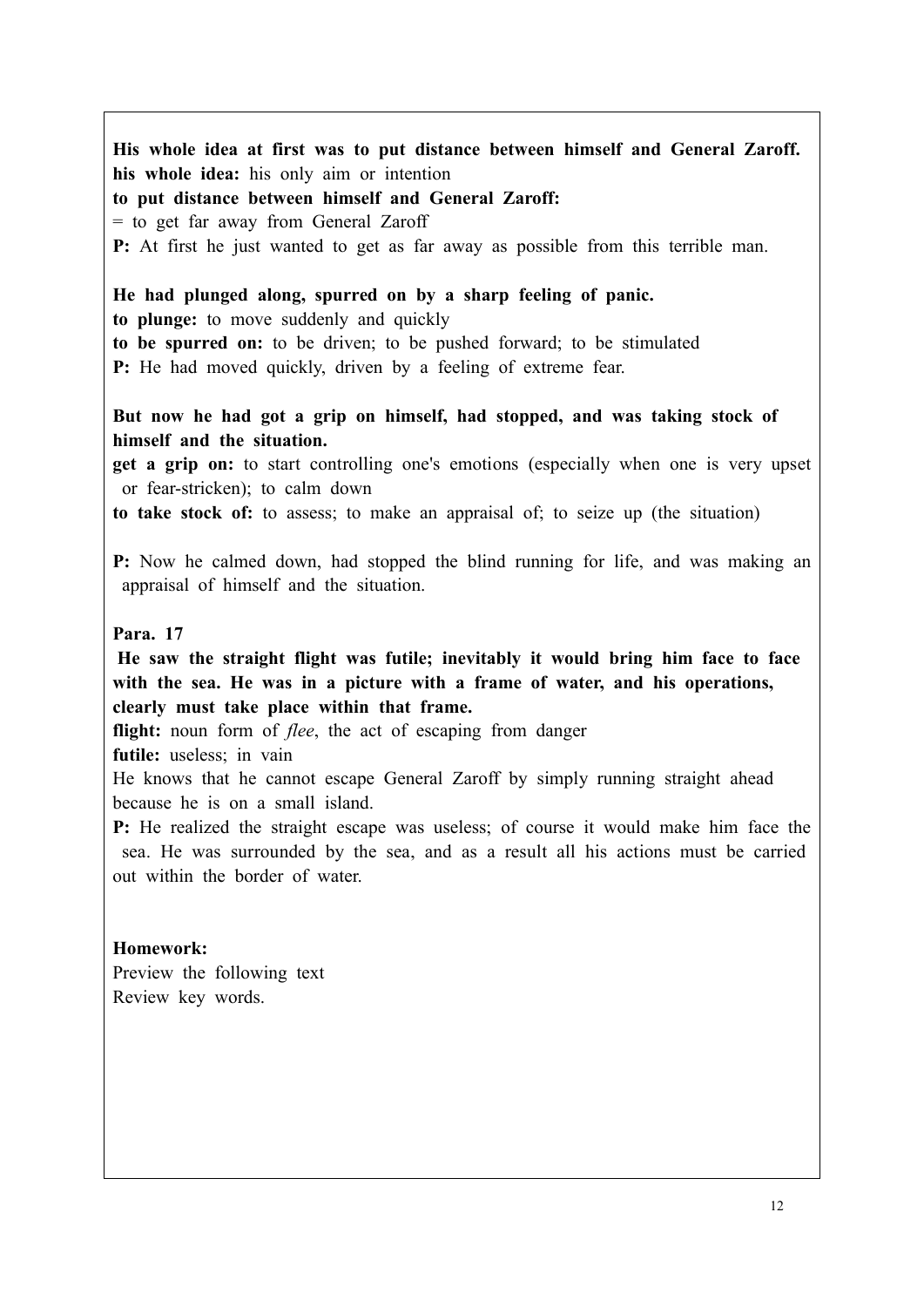| 教学后记 |  |  |
|------|--|--|
|      |  |  |
|      |  |  |
|      |  |  |
|      |  |  |
|      |  |  |
|      |  |  |
|      |  |  |
|      |  |  |
|      |  |  |
|      |  |  |
|      |  |  |
|      |  |  |
|      |  |  |
|      |  |  |
|      |  |  |
|      |  |  |
|      |  |  |
|      |  |  |
|      |  |  |
|      |  |  |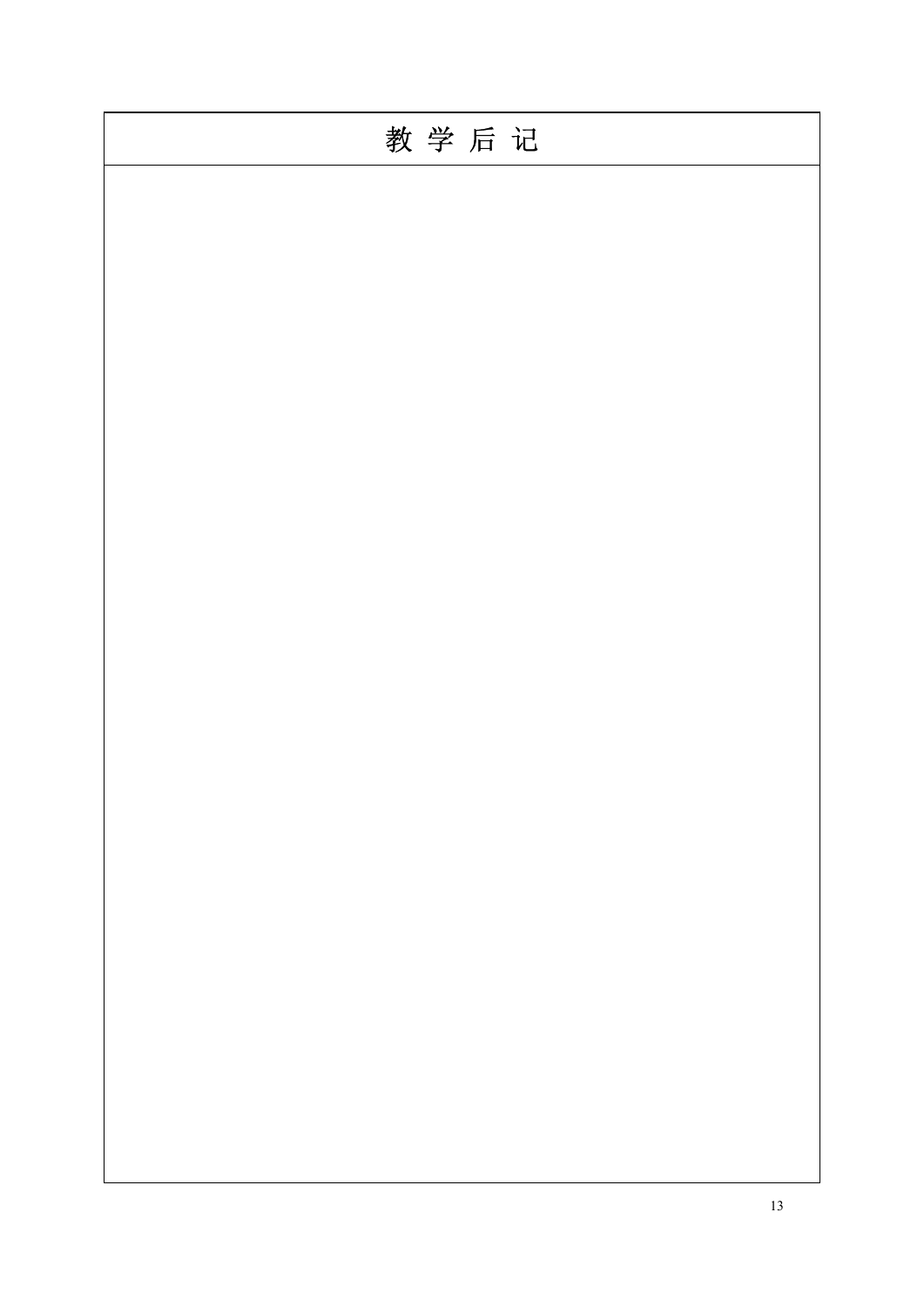**Period 3 Analysis of the Text** (**90 Minutes**)

**Teaching Procedures: Text analysis** 

**Para. 18**

**"I'll give him a trail to follow," muttered Rainsford, and he struck off from the rude paths he had been following into the trackless wilderness. strike off:** to walk away in a determined way

**rude path:** rough-hewn paths 乱砍成的小路

**He executed a series of intricate loops; he doubled on his trail again and again. execute:** to perform a difficult act or movement

**loop:** a shape produced by a curve crossing itself

**double:** to reverse one's course

He performs a series of complicated loops; he moves round and round and after that he covered the same trail again so as to confuse his pursuer.

**… recalling all the lore of the fox hunt, and all the dodges of the fox.** 

… remembering all the things he learned in fox hunting and the way the hunted fox tried to escape.

**lore:** knowledge

**dodges:** tricks or ways used to avoid being caught

**Night found him legweary, with hands and face lashed by the branches, on a thickly wooden ridge.** 

When night falls, he is too tried to walk. Notice that the subject in the sentence is impersonal. More examples:

The new semester found her fresh and energetic.

The year 2002 witnessed a sharp increase in our exports.

**He knew it would be insane to blunder on through the dark, even if he had the strength.** 

He knows that it would be silly (crazy, mad) to continue running blindly in the dark. **to blunder on:** to go on blindly and unthinkingly 跌跌撞撞地走

**to blunder:** to make a big mistake, esp. because you are careless or stupid. 犯大错 Other Phrases

**to blunder out**  ①踉跄(或慌乱)地走出去 ②愚蠢地(或慌乱地、笨拙地)说出,未经思索地说出,脱口说出: to blunder out his secret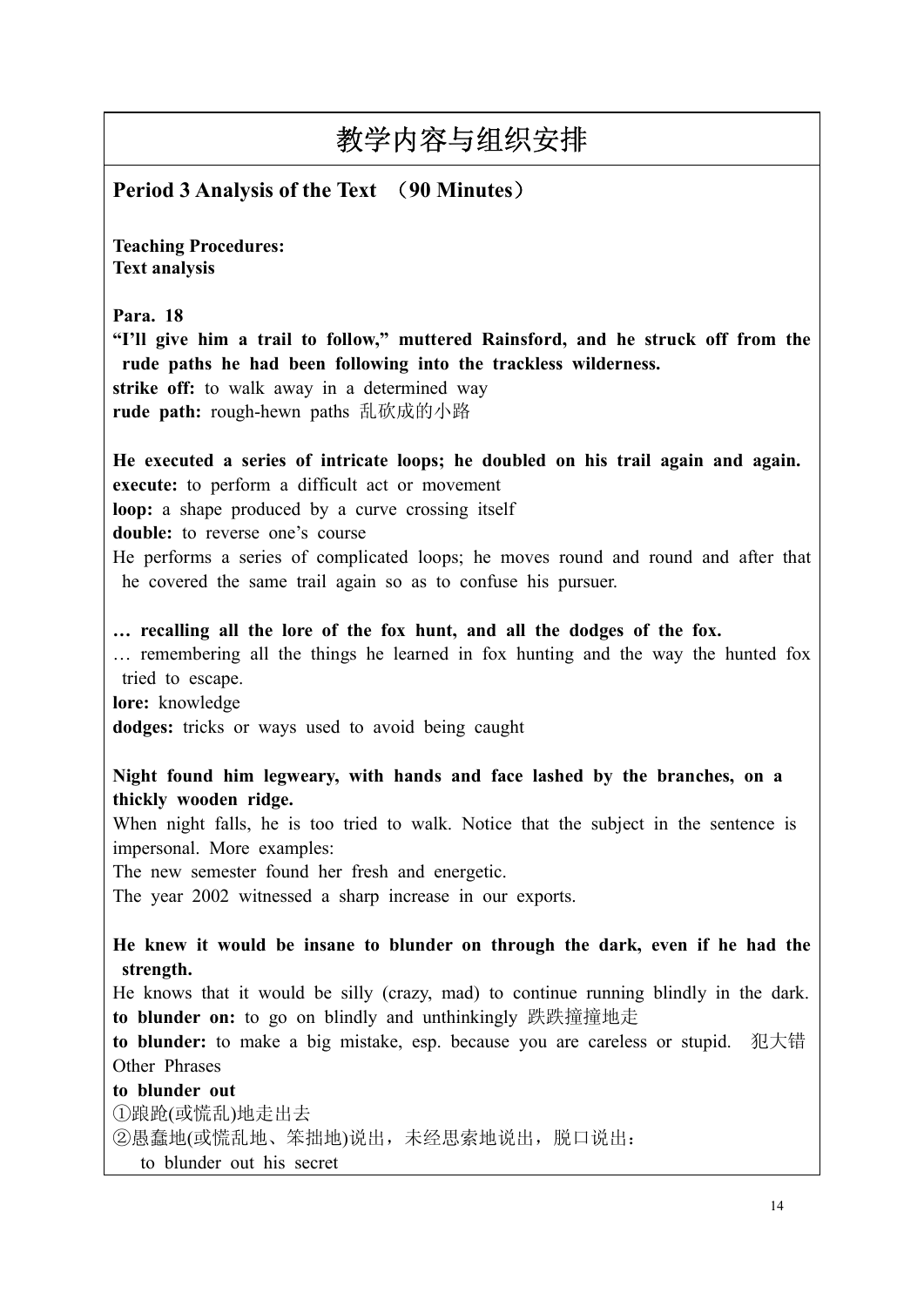无意中泄露他的秘密

## **to blunder into**

①误入;盲目地闯入:

to blunder into the wrong house 走错了人家

to blunder into the wrong entrance 走错了入口

②无意中达到, 碰巧达到; 偶然碰到, 偶然发现, 无意中发现(妙解等); 偶然获得: to blunder into a situation he knew nothing about 偶然遇到了他不熟悉的情况 to blunder into the theory 无意中发现那个定理

## **I have played the fox," he thought, "now I must play the cat."**

**P:** Rainsford said to himself that he has done enough running and now should hide up in a tree. Here he is alluding 暗示 to the fable about the fox and cat. (see Notes to the text 5)

## **… after a fashion, rested.**

**after a fashion:** to some extent, but not very well 勉强;不太好 … rested in a way although it is not very satisfactory.

## **Even so zealous a hunter as General Zaroff could not trace him there, he told himself.**

Even a fanatical hunter 狂热的猎人 such as General Zaroff could not follow him there, he tells himself.

**so zealous a hunter as:** = such a zealous hunter as = a zealous hunter such as **Zealous:** extremely enthusiastic about sth

## **Para. 19**

**The night crawled slowly like a wounded snake, and sleep did not visit Rainsfor d although the silence of a dead world was on the jungle.** 

Time moves very slowly. Rainsford is so worried and scared that he cannot sleep although it is very quiet in the jungle.

Notice the author's metaphor, comparing the advancing of the night to the crawling of a wounded snake. A wounded snake moves very slowly of course, but it is very dangerous and is ready to attack at any moment.

**Toward morning when a dingy gray was varnishing the sky, the cry of some started bird focused Rainsford's attention ….. saw it was a man.** 

Notice how the author skillfully builds up the tension: First, the cry of a startled bird, then something moving by the same winding way, then the sight of a man, finally the realization of who the man is. This method is used repeatedly throughout the story.

## **Para. 20**

**Rainsford's impulse was to hurl himself down like a panther, but he saw that**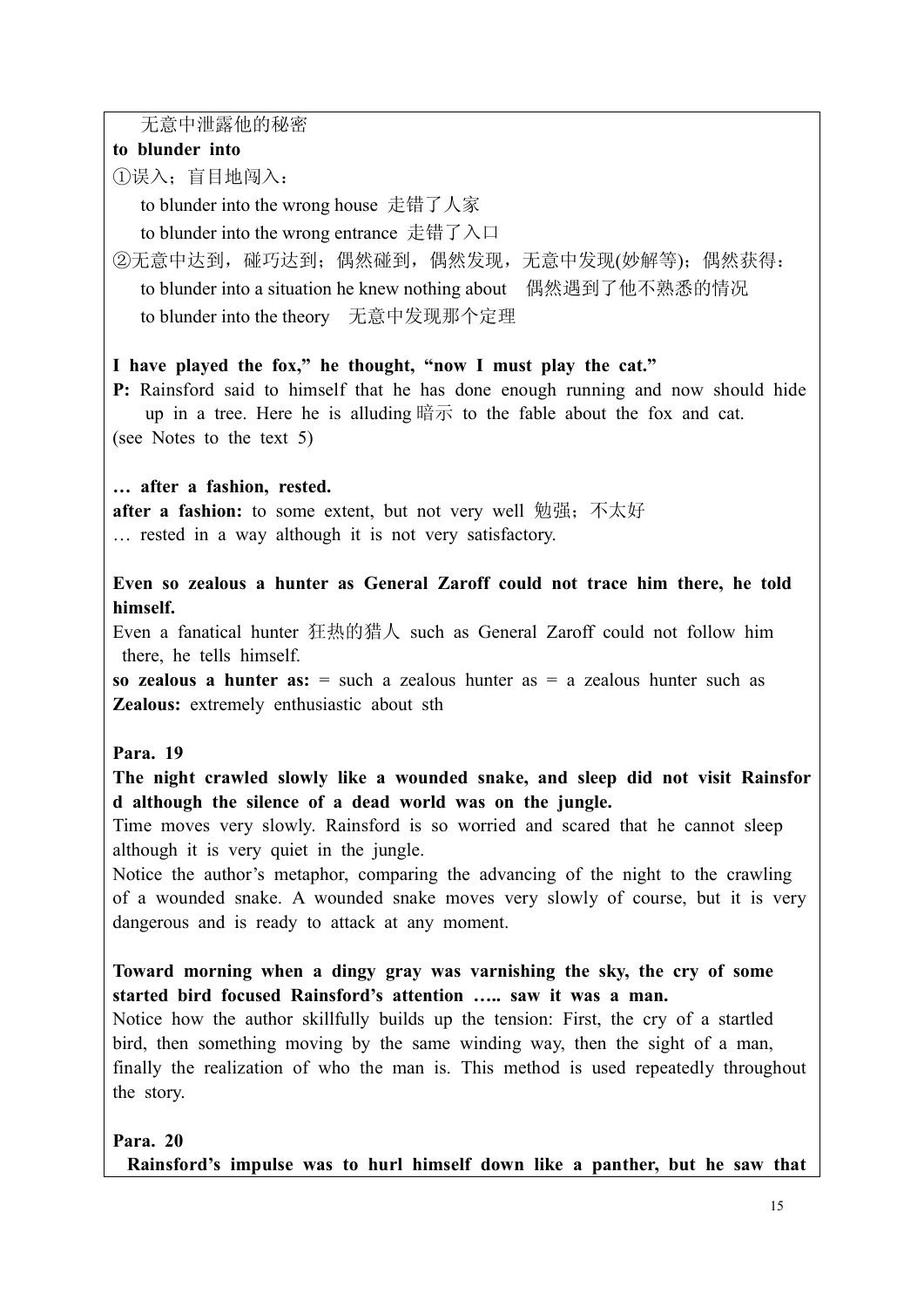**the general's right hand held something metallic—a small automatic pistol. hurl oneself down:** jump down **P:** Rainsford's first reaction was to jump upon General Zaroff and take his chances, but then he was checked by the sight of the pistol in the general's right hand. **Para. 21 The general's eyes were now travelling inch by inch up the tree. Rainsford froze there, every muscle tensed for a spring. But the sharp eyes of the hunter stopped before they reached the limb where Rainsford lay; a smile spread over his face.**  Why do the general's eyes move so slowly up the tree? And why do his sharp eyes suddenly stop before they reach the limb where Rainsford is lying? Perhaps his eyes are not so sharp after all? Then why does he smile if he has failed? by: after; next after, as of the same items in series, e.g. inch by inch; day by day; piece by piece; little by little; bit by bit **every muscle:** "muscle" here is used as a countable noun. **to tense for a spring:** to become tense in preparation for a jump **Very deliberately he blew a smoke ring into the air, and then turned and walked carelessly away. deliberately:** here means slowly and calmly (unhurriedly) 漫不经心地 Why does the general walk away carelessly? It is clear that he has discovered Rainsford's hiding place. He does not want to finish the game then and there 当场 because he wants to keep Rainsford for more fun. **Para. 22 The pent-up air burst hotly from Rainsford's lungs.** 

**the pent-up air:** the air he had held in his lungs while the general was right under

the tree

**hotly:** violently

e.g. pent-up emotions

If you have your emotions pent up for too long, one day you will have an outburst or you'll become an abnormal.

#### **Para. 23**

**Rainsford's second thought was even more terrible. It sent a shudder of cold horror through his whole being.** 

**through his whole being:** through his whole body

**P:** After a second thought, Rainsford realized that the situation was even worse than what he had thought. A feeling of horror sweeps over him.(It makes him tremble all over<sup>1</sup>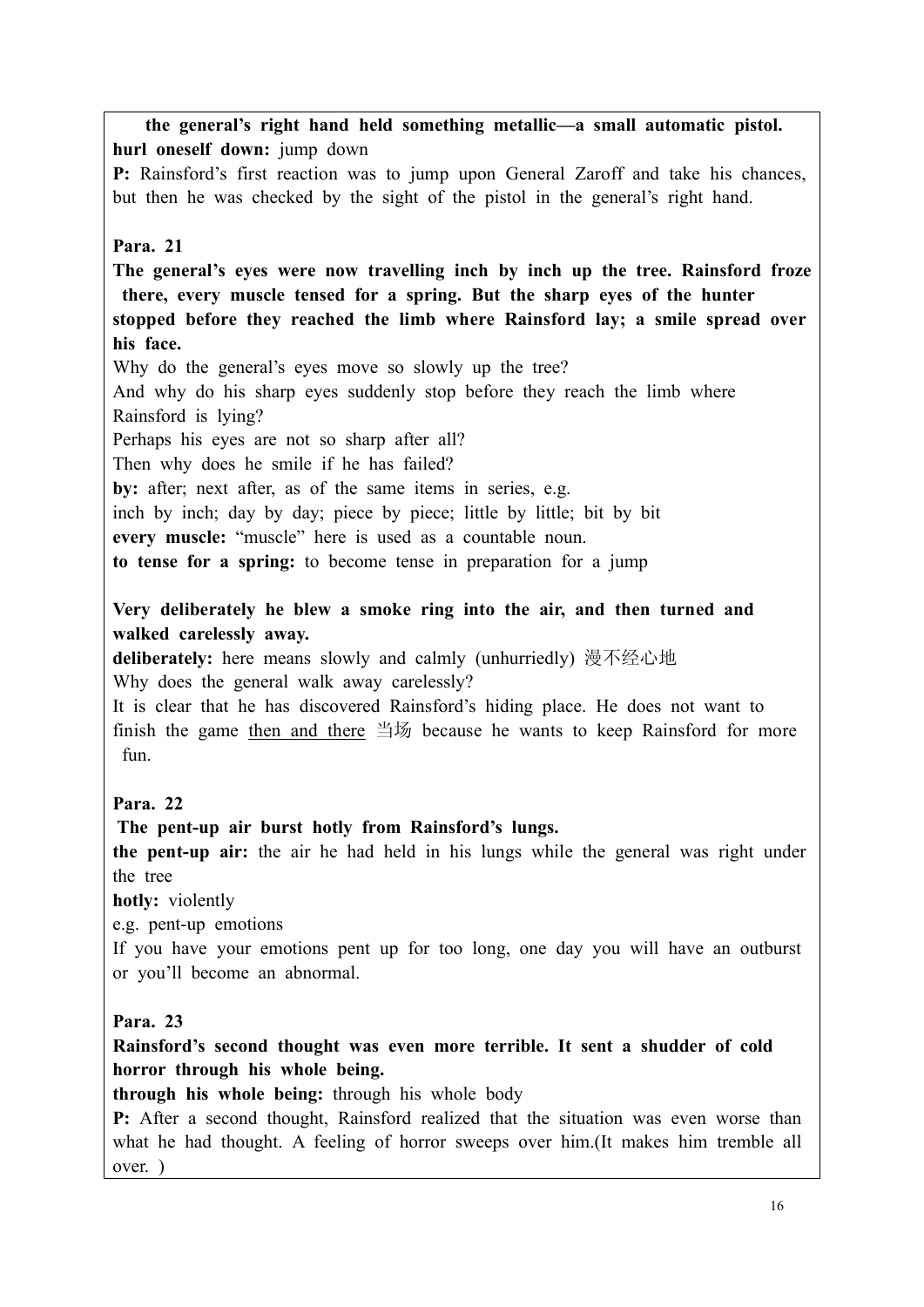## **Para. 25**

## **I will not lose my nerve. I will not.**

**lose one's nerve:** opposite of *keep one's nerve*; become very scared, be in panic It shows that Rainsford is already losing his nerve. He is trying desperately not to let this happen.

## **Para. 26**

## **The job was soon finished, and he threw himself down behind a fallen log a hundred feet away.**

**log:** a usually large section of a trunk or limb of a fallen or felled tree log in

log out

What job is soon finished? This author does not say. He wants to keep the readers in suspense.

**throw oneself down:** to lie down 卧倒; 躺下

## **Para. 27**

#### **Following the trail with sureness of a bloodhound came the general.**  Inverted sentence. The normal order should be:

The general came following the trail with the sureness of a bloodhound.

**bloodhound:** a large hunting dog with a very sharp sense of smell.

## 第二句 **A proverb:**

A rolling stone gathers no moss. 滚石不生苔。

e.g. Mike has had five jobs within three years. This will not get him very far. A roll ing stone gathers no moss.

## **So intent was the Cossack on his stalking that he was upon the thing Rainsford had made before he saw it.**

Inverted sentence. The normal order should be:

The Cossack was so intent on his stalking that he was upon the thing Rainsford had made before he saw it.

**to be intent on (doing) sth:** to be determined to do or achieve sth, esp. sth that may cause damage, e.g.

She was intent on having her way. She would seldom listen to other opinions. He was quite intent on getting that position, by hook or by crook. **stalking:** pursuing; tracing

**His foot touched the protruding bough that was the trigger.**  the protruding bough: the bough that was sticking out **bough:** a branch of a tree Cf. branch; limb; twig; trunk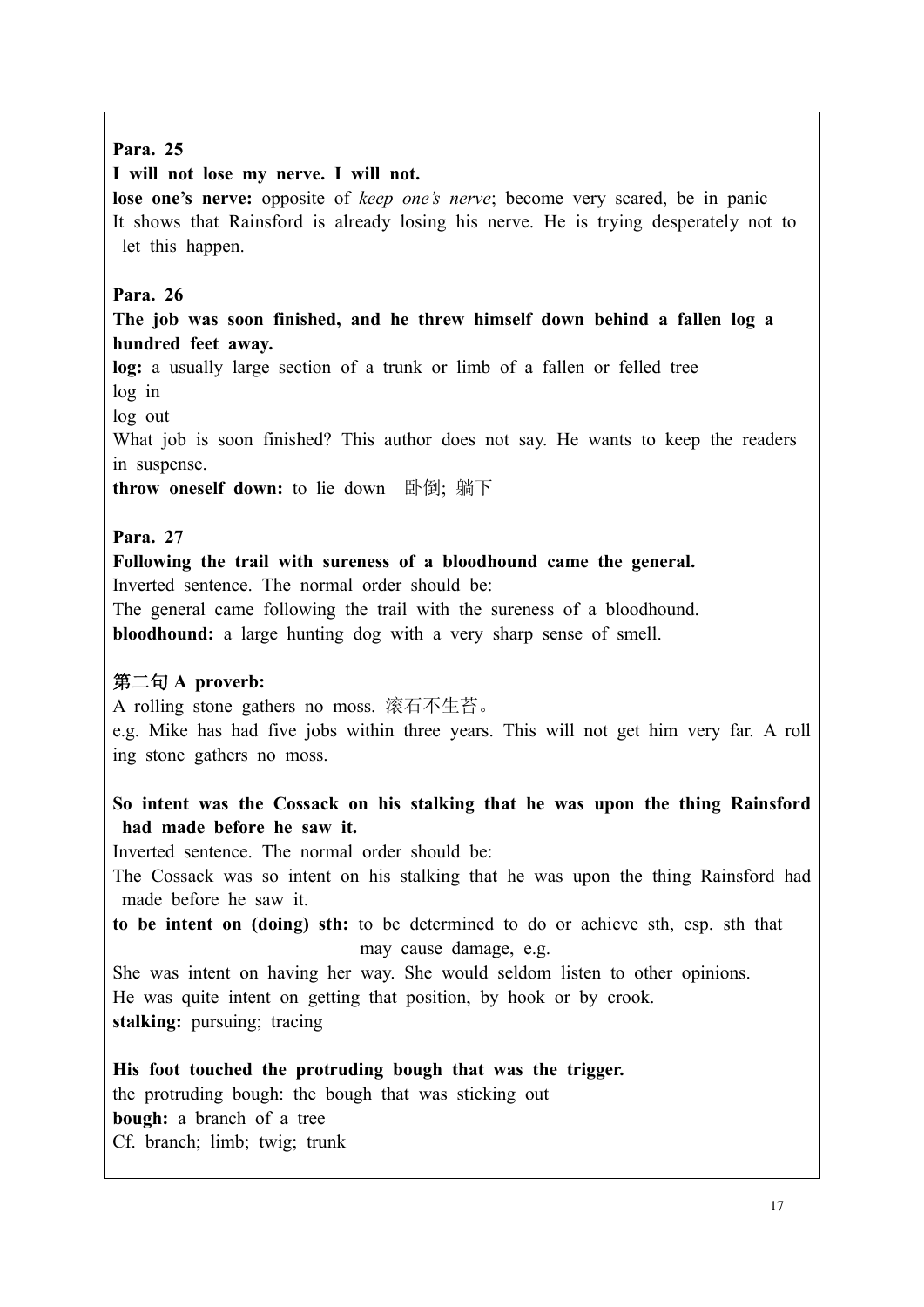**He sensed the danger and leaped back with the agility of an ape. to sense the danger:** to feel that there is danger although there is no proof. **with the agility of an ape:** with the quickness of a monkey **to be agile:** to be able to move quickly and easily

#### **delicately adjusted**

Very carefully adjusted

#### **… but for his alertness, he must have been smashed beneath it.**

If it had not been for his alertness (if he had not been so alert), he would certainly have been crushed to death.

**but for:** without

More example:

But for his timely warning, there would have been a terrible disaster.

But for his stupid policies, the country would have been one of the richest in that area.

But for your help, I would not have been able to find my long-lost brother.

#### **Para. 28**

**"Rainsford," called the general, "if you are within sound of my voice, as I suppose you are, let me congratulate you. Not many men know how to make a Malay man-catcher. You are proving interesting. Mr. Rainsford."**

The general knows the trick. He wants to show his appreciation for Rainsford's effort But he still does not give up his condescending tone because he is still confident that he is the better hunter.

**man-catcher:** notice that "-er" is not used here to refer to a person. It refers to a device.

**You are proving interesting:** You are becoming interesting. You're turning out to be more interesting than I thought. Now I will take you a little more seriously. (Notice the arrogance in his tone.)

**I'm going now to have my wound dressed. But I shall be back. I shall be back. to have my wound dressed:** to have my wound cleaned and bandaged But I shall be back: "shall" here indicates will and determination. The general promises Rainsford that he would come back to get him.

#### **Para. 29**

**… when the general had gone, Rainsford took up his flight again. to take up:** to continue an activity

**And insects bit him savagely.** savagely: viciously; violently; fiercely

**Then, as he stepped forward, his foot sank into the ooze.**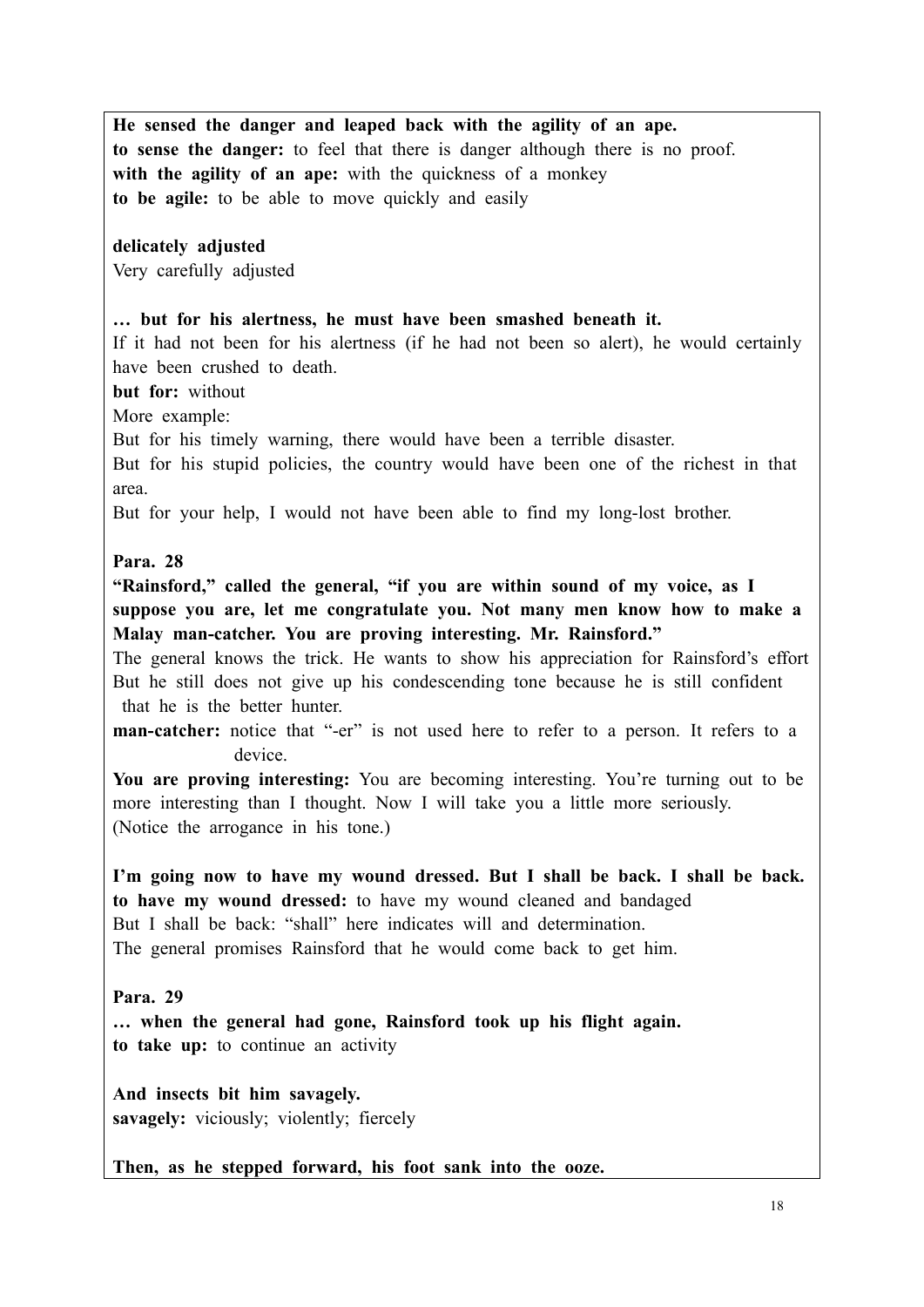Then, as he stepped forward, his foot sank into the muck or quicksand.

**Para. 30**

**He tried to wrench it back, but the muck sucked viciously at his foot as if it were a giant leech.** 

**to wrench back:** to twist and pull it away

**He had dug himself in in France when a second's delay meant death. That had been a placid pastime compared to his digging now.** 

Here both "ins" should be kept. To dig oneself in means to dig a hole to hide in and protect yourself from enemy bullets.

**…he climbed out and from hard saplings cut stakes and sharpened them to a fine point.** 

…. He climbed out of the pit and cut stakes from young hard-wood trees and sharpened them.

**Sapling:** a young tree (for the suffix –ling, see the exercise in Pre-class Work) **stake:** here it means a pointed piece of wood to be pushed into the ground 木棍 Other uses of stake:

e.g. His life is at stake. (危险)

Many people were burnt alive at the stake for religious reasons in the Middle Ages. (火刑柱)

The stakes in this political gamble were very high. (赌注)

Once people have property of their own, they will have a stake in social stability. (投资股份;利益)

## **Homework:**

Preview the following text Review key words.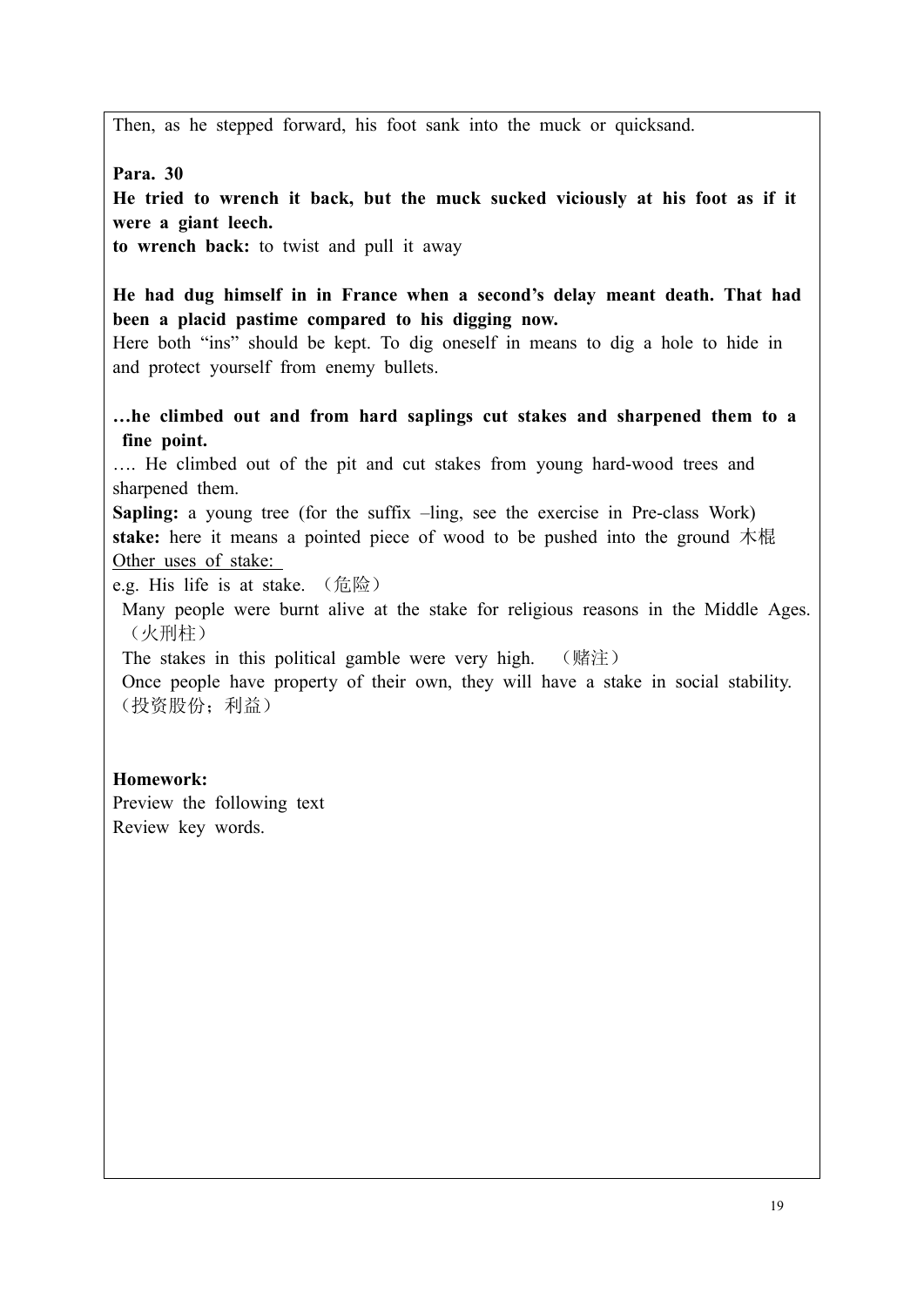| 教学后记 |
|------|
|      |
|      |
|      |
|      |
|      |
|      |
|      |
|      |
|      |
|      |
|      |
|      |
|      |
|      |
|      |
|      |
|      |
|      |
|      |
|      |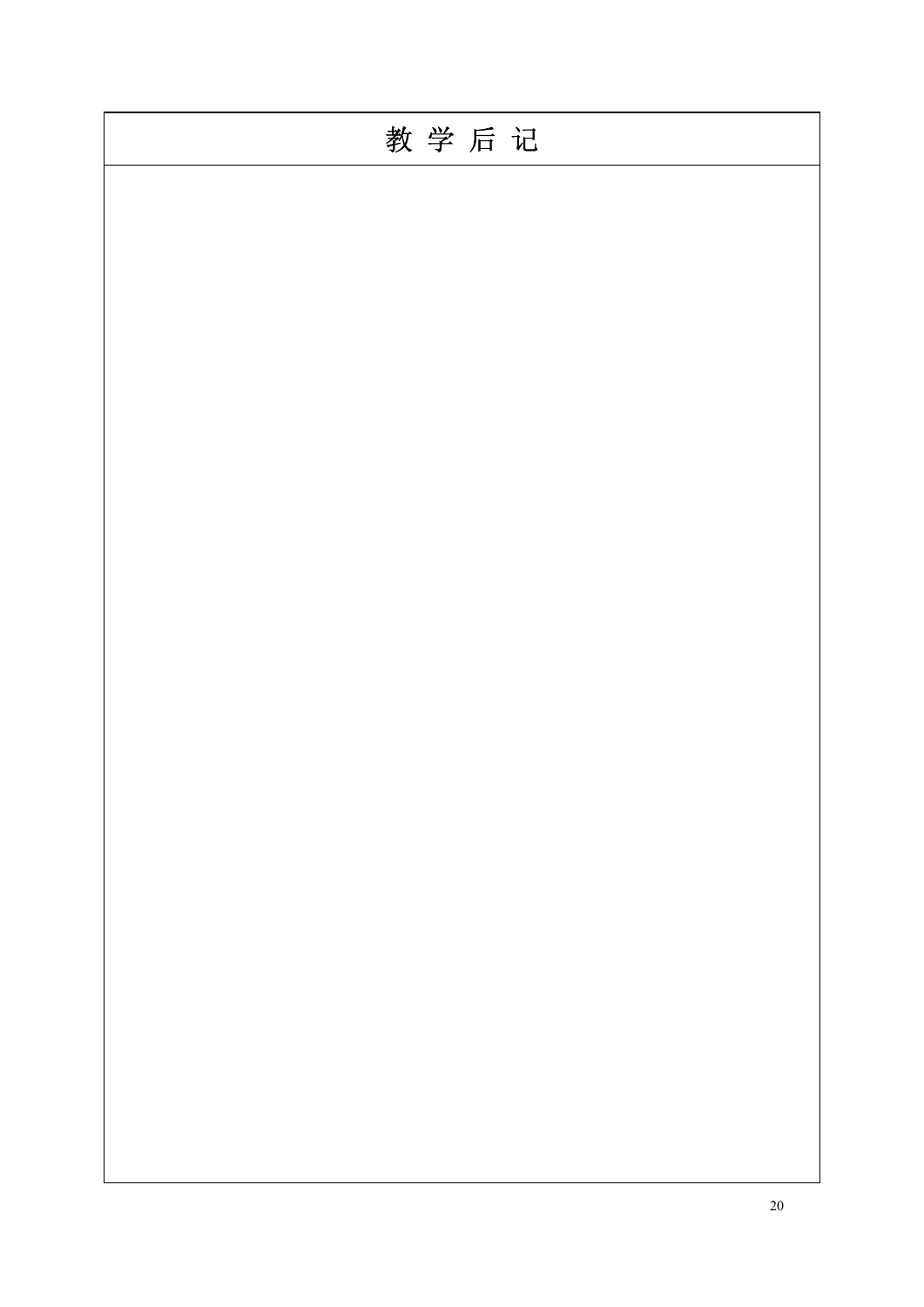# **Period 4 Text Appreciation** (**90 Minutes**)

**Teaching Procedures:**

**Para. 31**

**He crouched behind lightning-charred tree and waited. Soon he heard the padding sound of feet on the soft earth.** 

**lightning-charred tree:** a tree which had been struck and burnt by lightning **padding:** walking with a soft and steady sound

**Rainsford lived a year in a minute.** 

For Rainsford, a minute seems as long as a year because he is so frightened and anxious.

**Then he felt an impulse to cry out with joy, for he heard the sharp scream of pain as the cover of the pit gave way and the pointed stakes found their mark. give way:** to break/ collapse because of too much pressure/ weight; to collapse **find their mark:** hit their target

**Para. 33**

**"Your Burmese tiger pit has claimed one of my best dogs."** "Your Burmese tiger pit has killed one of my best dogs." **to claim:** to demand as consequence **Burma** ['bəːmə]: former name of Myanmar ['mjænma:] 缅甸

**At daybreak Rainsford was awakened by a sound that made him know that he had new things to learn about fear.** 

**P:** At dawn/sunrise Rainsford was waken up by the barking of the hounds that made him feel more frightened than before.

**Para. 34**

**That was postponing the inevitable.** 

**P:** That was merely delaying the inevitable result. He was going to die either way.

**Para. 35**

**Straining his eyes, he saw the lean figure of the general; just ahead of him he made out another figure; it was the giant Ivan.** 

**strain one's eyes:** exert the utmost the see

**lean:** thin in a healthy and athletic way

**to make out:** to be only just able to see, hear or understand sth.

**Para. 36**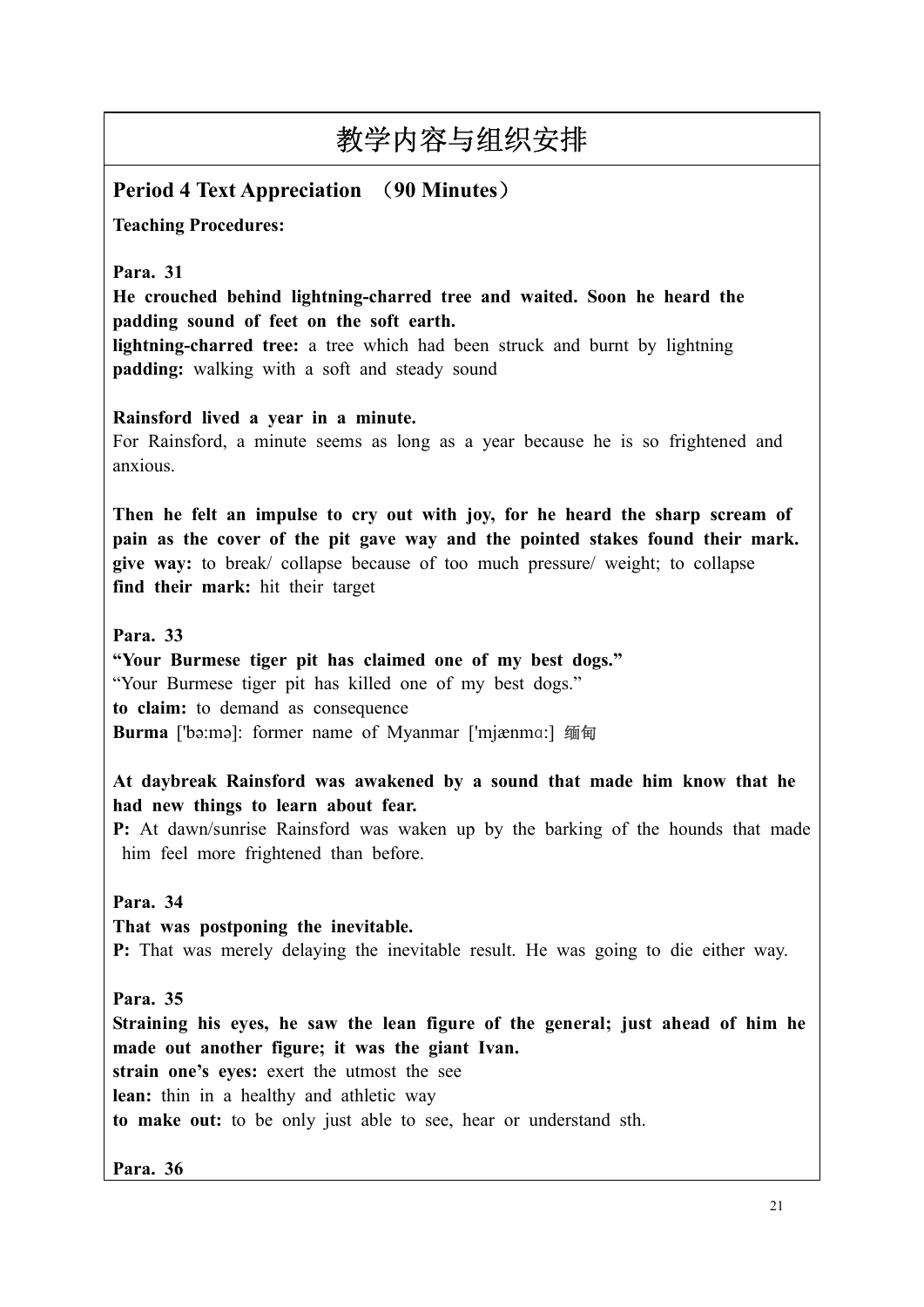**He caught hold of a springy young sapling and to it he fastened his hunting knife, with the blade pointed down the trial. springy:** a. 弹力显著的 like s spring; marked by resilience; elastic More example: cottony snow (like cotton); rubbery taste (like rubber) feathery leaves (like feathers); an oily liquid (like oil) **to fasten sth to a place:** to tie sth to a place **with the blade pointed down the trail:** compare the word blade here with the same word in "not crushed blade of grass" (Para.27) **The hounds raised their voices as they hit the fresh scent. to hit the fresh scent:** to pick up the smell of the hunted animal or person again. **Para. 37 The knife, driven by the recoil of the springing tree had not wholly failed. recoil:** a sudden backward movement (often said of a gun when it is fired) The knife had not wholly failed bacuse it had found a lesser mark. **Para. 38 Rainsford had hardly tumbled to the ground when the pack took up the cry again. tumble:** to fall quickly and suddenly downward; especially with rolling movement Notice that Rainsford does not climb or slide down the tree this time, he tumbles to the ground. P: As soon as Rainsford tumbled to the ground, the pack took up the cry again. Or: Rainsford had no sooner tumbled to the ground than the pack took up the cy again. No sooner had Rainsford fallen to the ground than the pack barked again. 短语回顾: had hardly done sth when sth else happened **"Nerve, nerve, nerve!" he panted, as he dashed along.**  As the story moves quickly toward its climax, the author begins to use increasingly shorter sentences which has the effect of quickening the tempo of the narration. When Rainsford first starts his flight, he keeps saying to himself that he much keep his nerve. Later he mutters to himself that he must not lose his nerve because he is really losing his control, now he can say only one word "nerve, nerve, nerve!" **A blue gap showed between the trees dead ahead.**  Rainsford has a glimpse of the sea between the trees. **dead ahead:** straight ahead Idiomatic intensifiers we often come across: To be dead serious (very serious)

To be dead drunk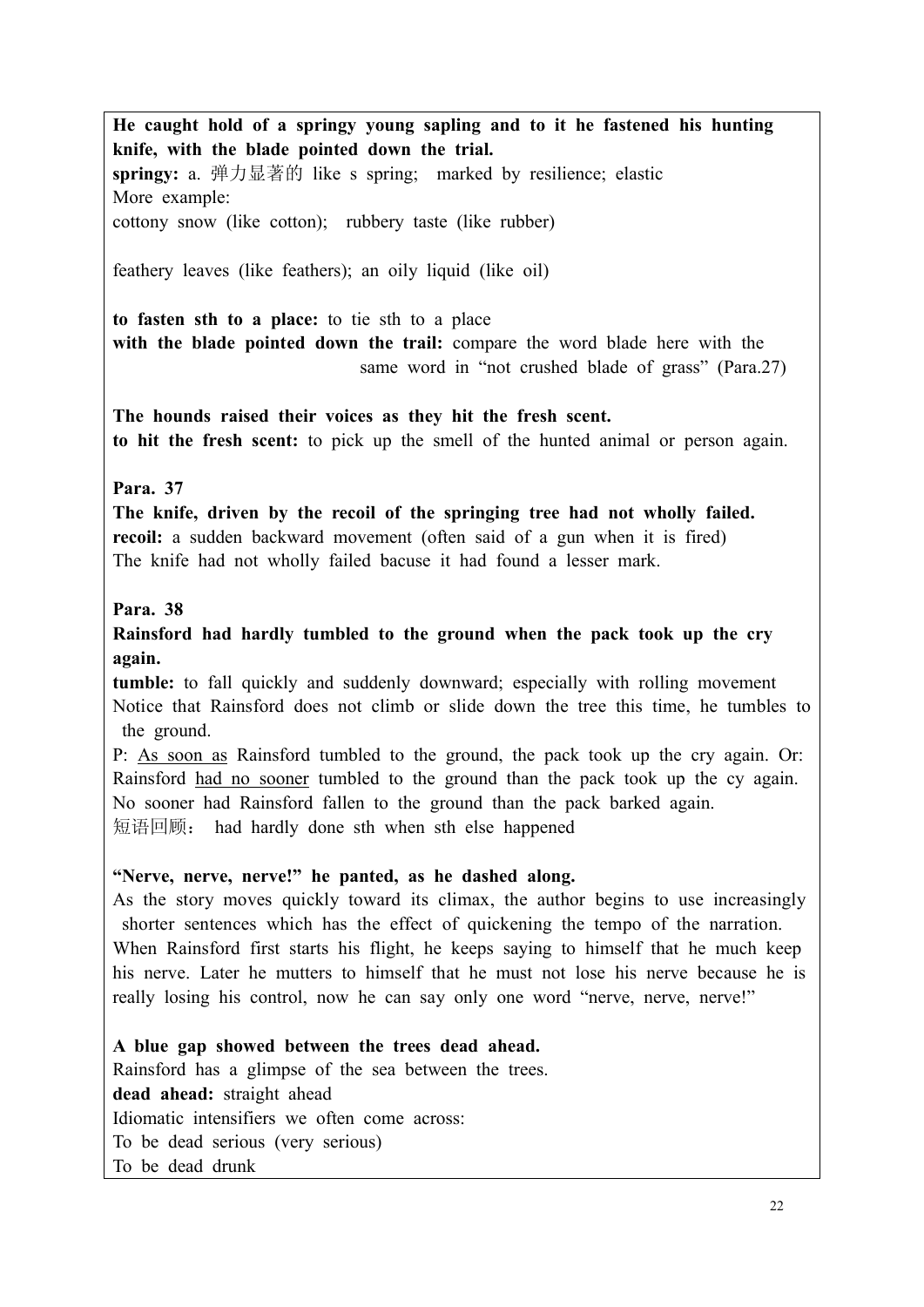To be dead certain To be stone dead (very dead) To be dead-tired (very tired) To be stark naked (completely naked)

#### **Rainsford forced himself on toward the gap.**

List and compare all the expressions the author uses to describe how Rainsford tries to escape: To put distance between him and the general To plunge on To take up the flight again To press on To run for his life To dash along To force himself on

**The sea rumbled and hissed. to rumble and hiss:**  They refer to the sound made by sea waves coming to the shore and receding.

#### **Rainsford hesitated. He heard the hounds.**

What does he intend to do? Why does he hesitate? What finally makes up his mind? Read on and you will find the answers.

#### **Para. 39**

**For some minutes he stood regarding the blue green expanse of water. He shrug ged his shoulders.** 

**he stood regarding:** he stood looking at (the blue green expanse of water); he stood contemplating

What do you think is going on in the general's mind at that moment? Why does he shrug his shoulders?

## **Then he sat down, … and hummed a bit from "Madame Butterfly."**

Is the general pleased or displeased with the result? Interesting enough, he is very pleased because he has had an unusually exciting game. Therefore he has an exceedingly good dinner and hums a bit from "Madame Butterfly". (Notes to the Text)

#### **Two slight annoyances kept him from perfect enjoyment.**

**P:** However it had not been a perfect enjoyment for him because there were two slight annoyances.

**He was deliciously tired. deliciously tired:** tired in a pleasant way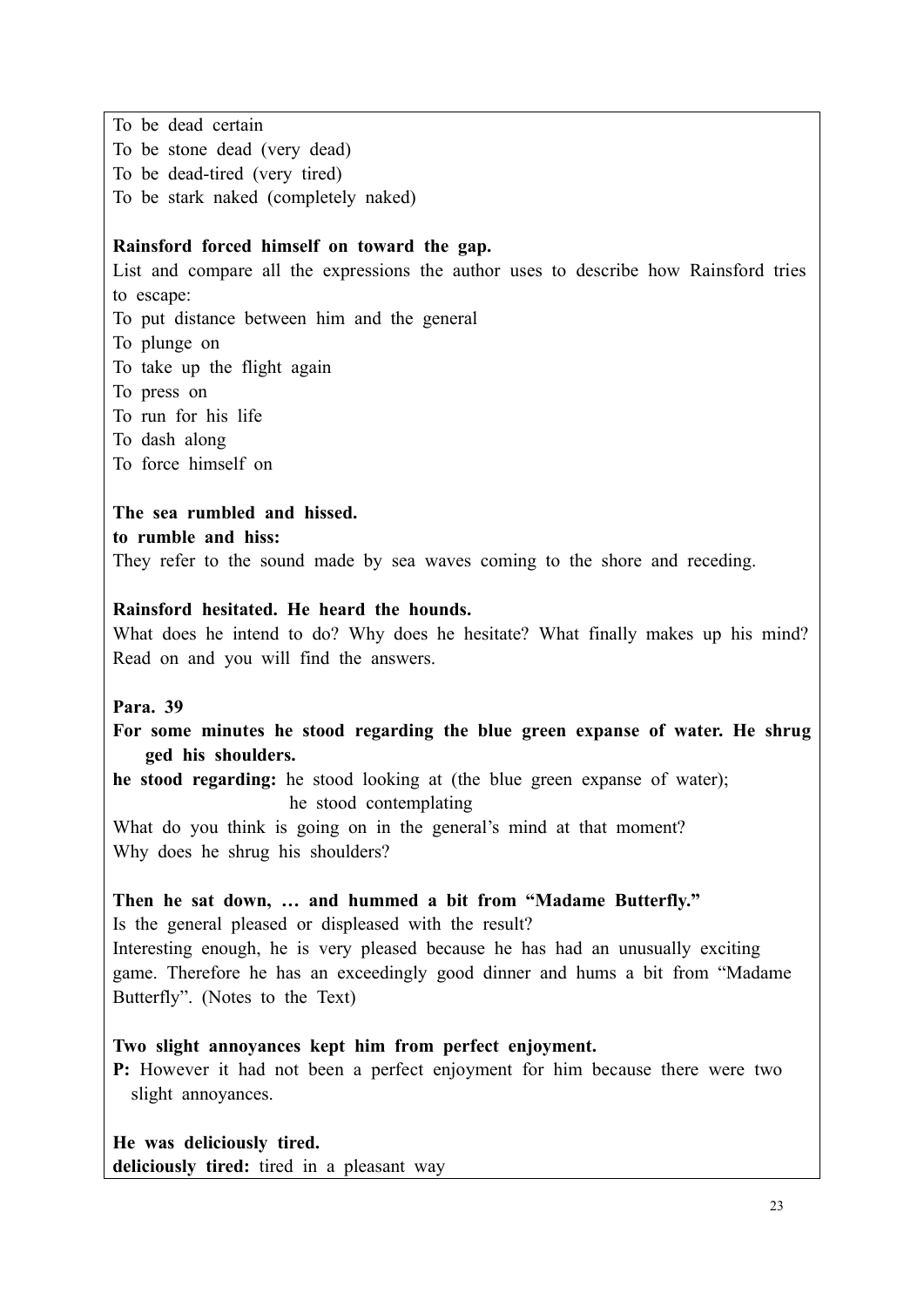This is a common figure of speech called oxymoron. 矛盾修饰法 For more examples, see Exercise 5 on page 280

#### **…and he called: "Better luck another time," to them.**

It is general's usual practice to feed the dead body of his captive when the game is over to the hounds as reward for the part they played in the game. This time, however, the hounds do not have such luck because Rainsford drowned in the sea as the general thinks.

## **Para. 44**

**"I'm still a beast at bay," he said, in a low hoarse voice, "Get ready, General Zaroff."**

"Get ready" for what" Rainsford is now challenging the general to a duel. 决斗

**at bay:** in a situation in which those attacking or pursuing must be faced because it is impossible to escape from them 被逼做困兽之斗

#### **Para. 45**

Does the general flinch at the suggestion? No, he actually likes the idea.

Notice that there is something amusing about the way the conflict is finally resolved. It was like a duel between knights  $\frac{1}{2}$  in the Middle Ages, in which they fought hard but fair.

**One of us is to furnish a repast for the hounds:** one of us – that is, the one who loses - is to be thrown to the dogs. (The victor will sleep in this excellent bed)

## **Para. 46**

**to decide:** to come to a conclusion

So who won the duel? The fact that Rainsford can now sleep in this wonderful bed is a clear indication that he is the winner.

Notice that the author does not waste words on describing the process. He simply tells us the result, thus leaving everything else to our own imagination.

## **Homework:**

Review key words and prepare for dictation.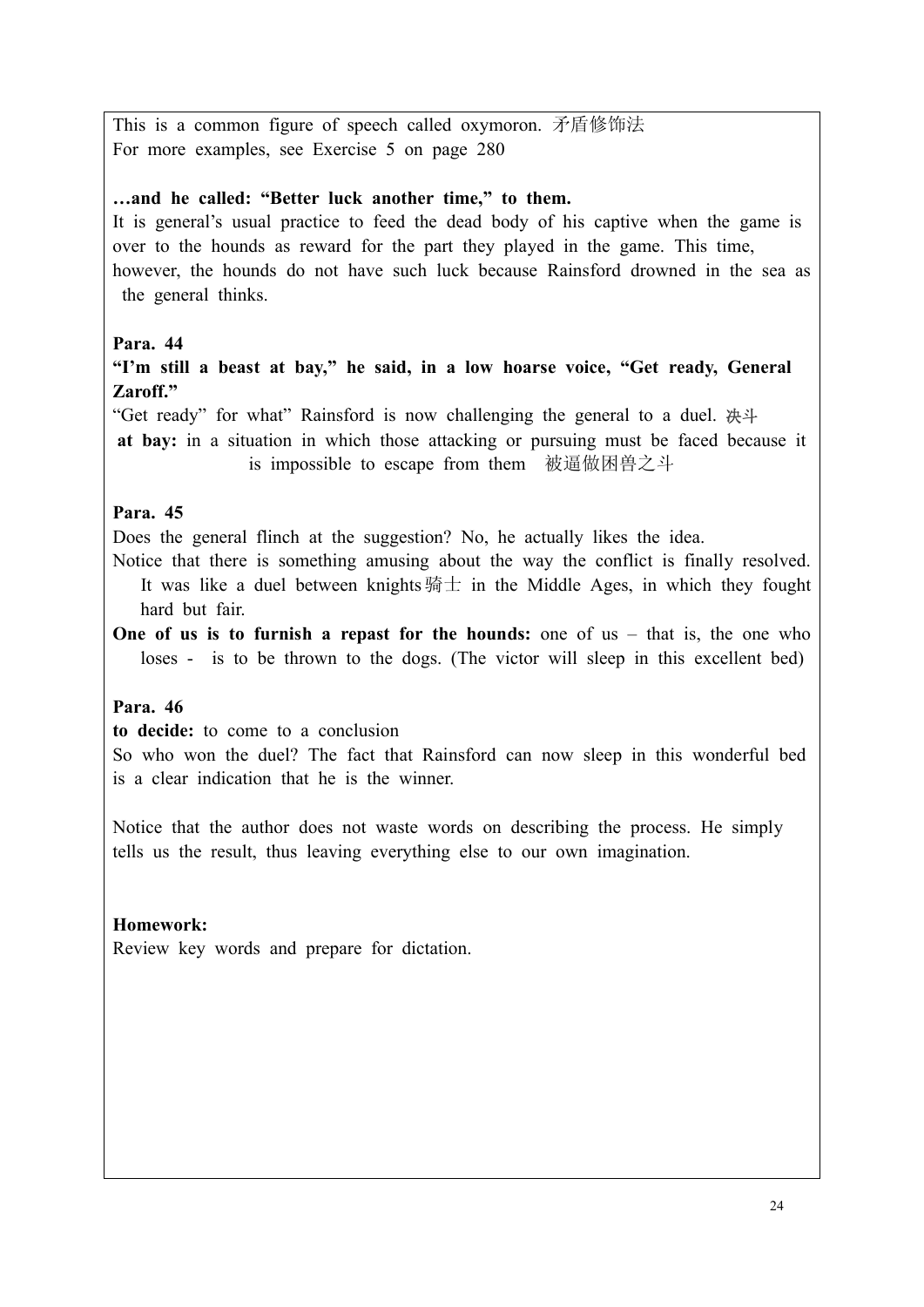| 教学后记 |
|------|
|      |
|      |
|      |
|      |
|      |
|      |
|      |
|      |
|      |
|      |
|      |
|      |
|      |
|      |
|      |
|      |
|      |
|      |
|      |
|      |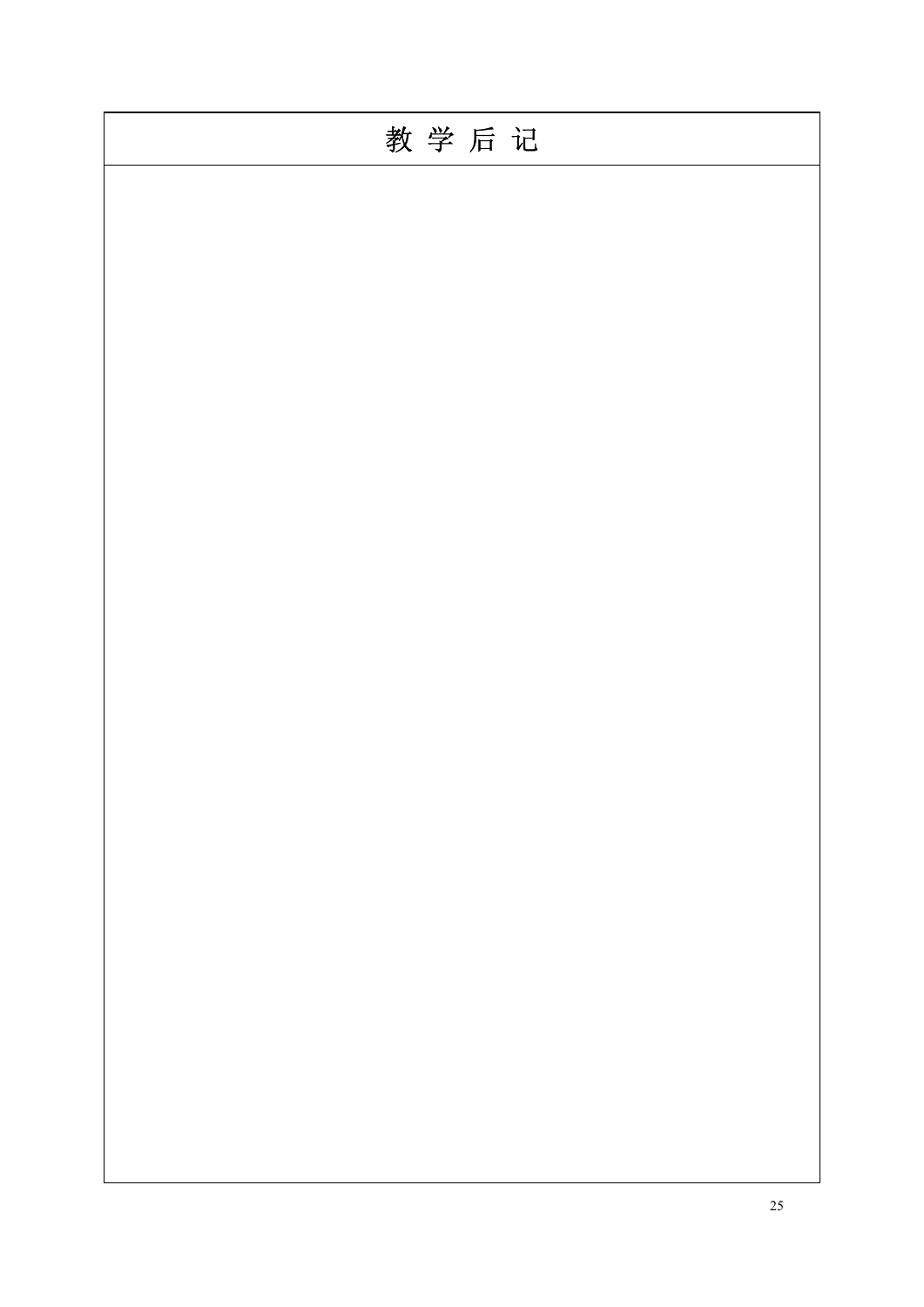# **Period 5 Exercise Vocabulary and Dictation**(**90 Minutes**)

## **Step 1. Review and Homework Assignment**

## **1. Review (10 Mins)** Review key words and expressions

## **2. Vocabulary Exercise (60 Mins)**

A. Let students finish the vocabulary exercise parts after class.

B. Check the answer together and add related knowledge at the same time.

#### **Step 2. Dictation (15 Mins)**

Dictate twenty words and five phrases.

## **Step 3. Homework Assignment (5 Mins)**

Let the students finish the grammar exercise part.

#### **Notes:**

**at stake:** that can be won or lost, depending on the success of a particular action 成 败难料;有风险

e.g. People's lives are at stake and we cannot afford to take risks.

**stagger:** v. to move or stand unsteadily, as if under a great weight; totter

**dress:** v. to clean and bandage a wound

**take up his flight:** to continue his escape; went on escaping

**press on:** to continue doing sth. in a determined way; to hurry forward e.g. "Shall we stay here for the night?" "No, let's press on."

## **Paraphrase the following sentences.**

1.But I think you'd better agree to play the game with me becuase if you don't, I'll have to hand you over to Ivan and he is only interested in whipping you to death. 2.As the general said so, he nodded toward the corner to where Ivan, the gigantic servant, stood with his stick arms crossed on his huge chest. Ivan was waiting for his master to give the word.

3.He was on a small island surrounded by the sea, just like in a picture with a fram eof water, and clearly, he would have to try to find ways to escape on this island. 4.He moved round and round in the form of complicated loops or circles; he went b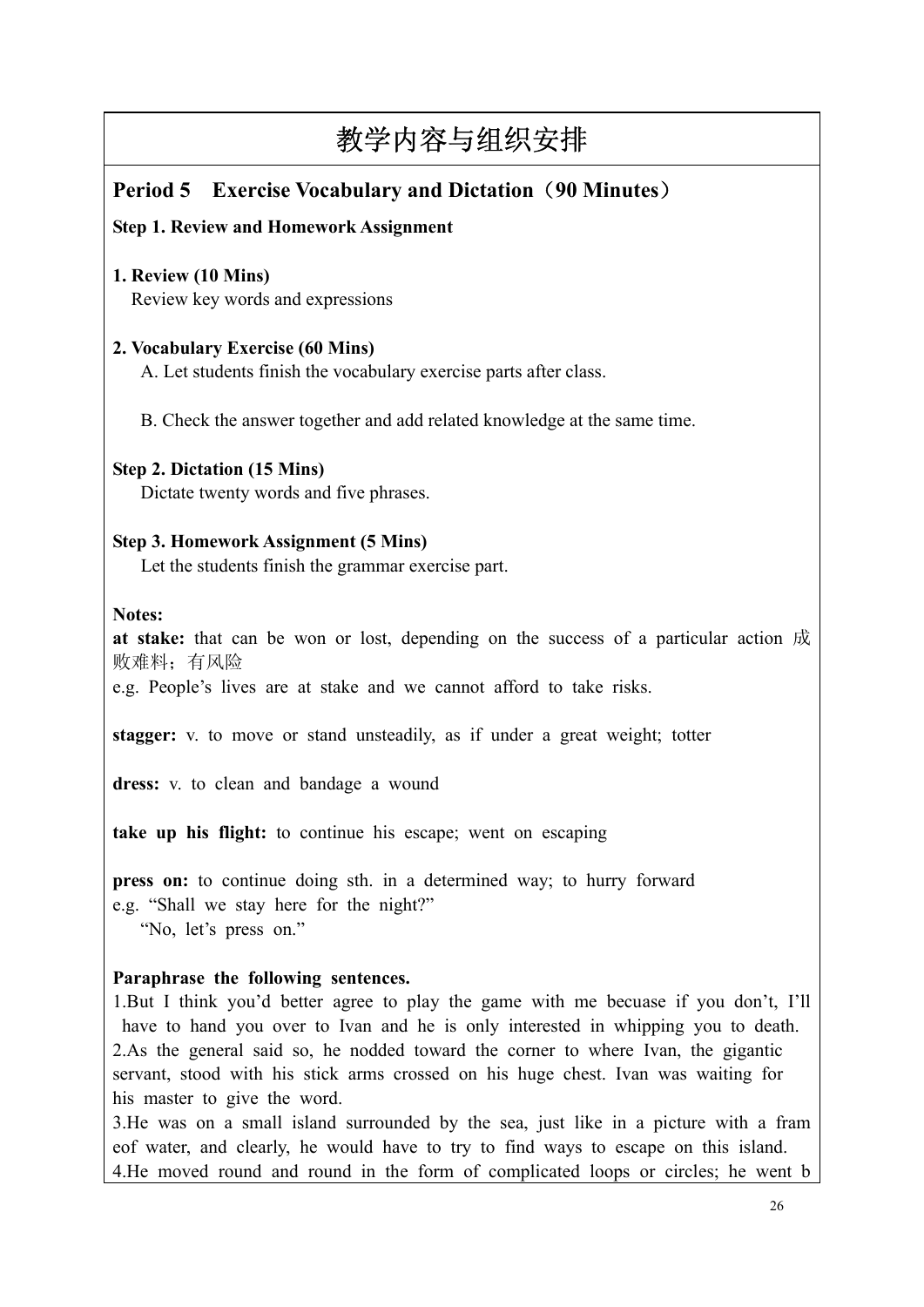ack and forth on his trail again and again, remembering all he knew about fox hunt, and how the fox tries to avoid being caught.

5.Rainsford was so nervous at that time that every minute was like a long year.

#### **Into English**

- 1. raise one's eyebrows
- 2. acknowledge one's defeat
- 3. sip one's wine
- 4. keep one's nerve
- 5. leave a trace
- 6. take stock of the situation
- 7. blunder into the swamp
- 8. recover one's confidence
- 9. varnish the sky
- 10. get down on one's knees
- 11. hold one's breath
- 12. smash the enemy
- 13. dress the wound
- 14. sink into the ooze
- 15. tighten one's belt
- 16. strain one's eyes
- 17. hum a tune
- 18. shrug one's shoulders
- 19. snap the gate shut
- 20. strike off from the main road
- 21. get a grip on oneself
- 22. concentrate one's attention on
- 23. postpone the visit
- 24. live a year in a minute

#### **Translation**

1.A peasant woman found him lying unconscious in the grass. She carried him home, dressed his wound after a fashion, and hid him in the attic.

2.Had it not been for the shift of focus in our development policy from the coastal a reas to the central and western regions, the lives of our national ethnic groups would not have improved so rapidly.

3.The defense lawyer claimed that the photo was completely out of focus and thus c ould not be used as evidence.

4.Visibility was exceedingly poor and no matter how I strained my eyes, I still could n't see far ahead. I decided that if I wanted to save my neck, it would be foolish to blunder on.

5.The mental strain was too much and she began to lose sleep and could not focus her attention on anything. Finally she had to go to see the doctor who claimed to be some sort of expert. The stupid man declared that her life was at stake and that sh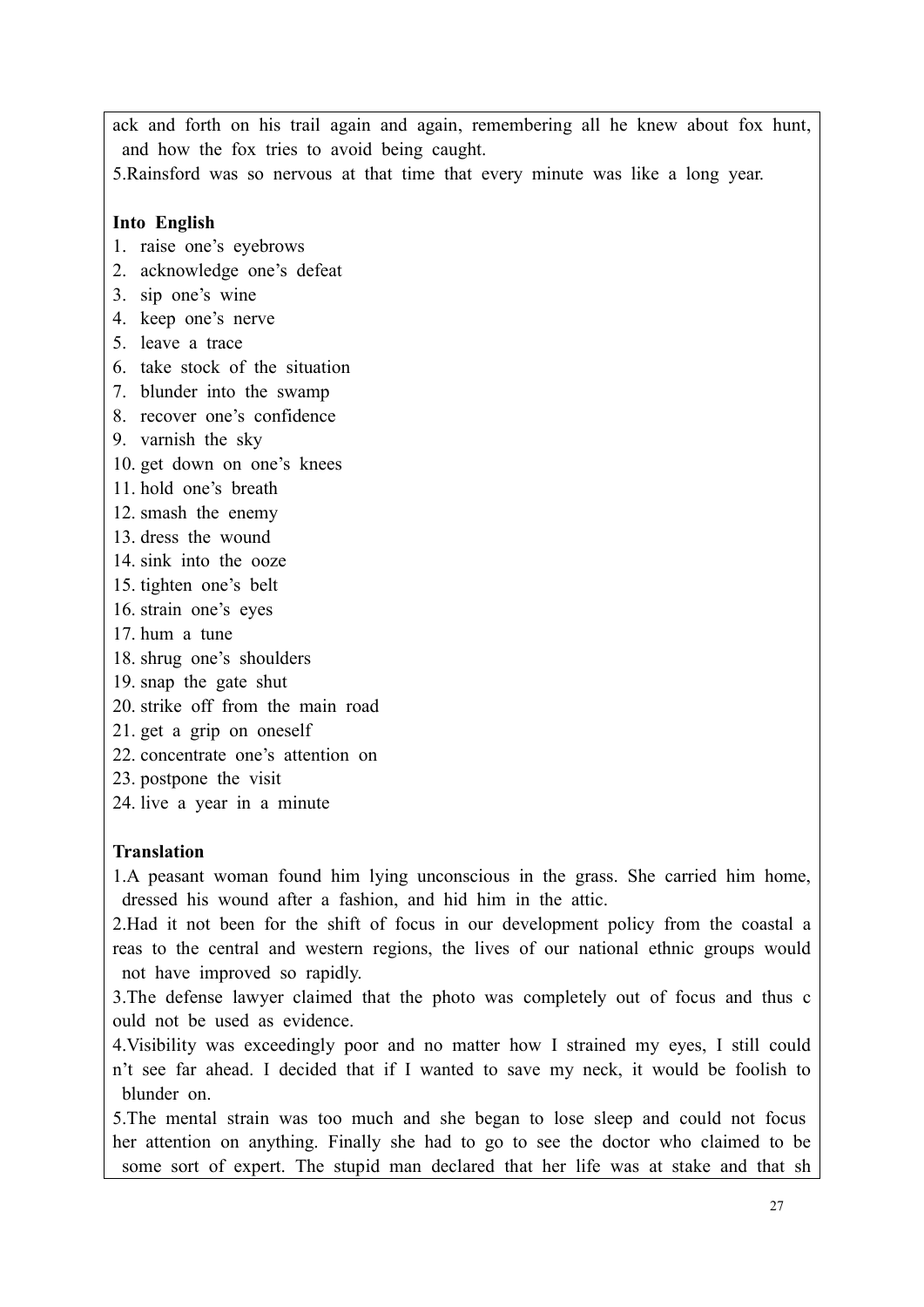e needed an immediate brain operation.

6.It was a close match. The final score was 98 to 96 in our favor. People were wild with joy because we had been defeated by their team so many times. For the first t ime we were able to settle an old score with them.

7.Both sides claimed to have scored a point in this confrontation. Neither side wanted to acknowledge defeat. But fromt the point of view of an outsider, actually neither s ide had scored. In this conflict, there was no winner.

8.The customer told the waitress that he would like to have some concubines – he m eant to say cucumbers, but his vocabulary was limited. The waitress seemed to know what he meant, for she asked, "Dressed or undressed?"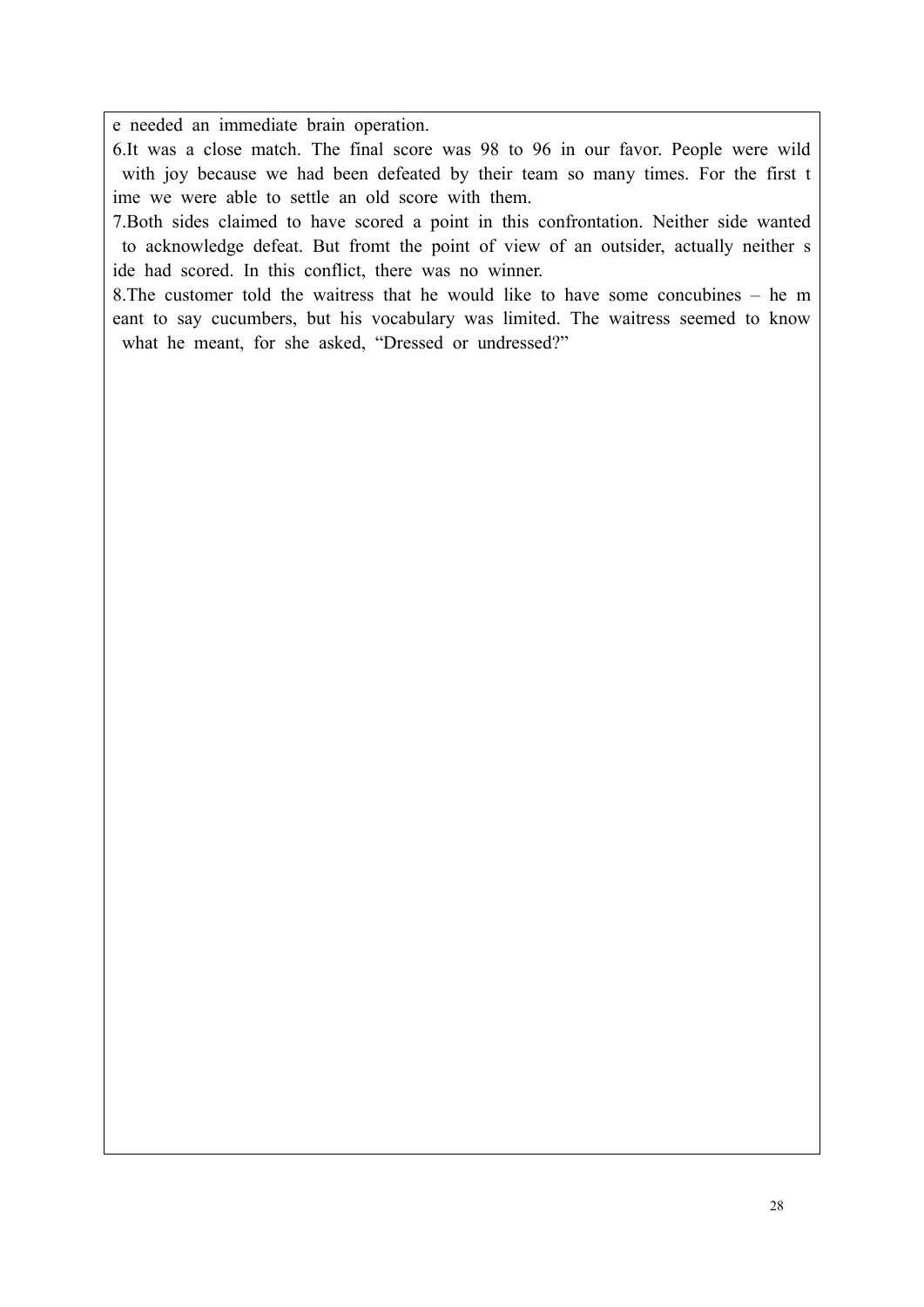| 教学后记 |
|------|
|      |
|      |
|      |
|      |
|      |
|      |
|      |
|      |
|      |
|      |
|      |
|      |
|      |
|      |
|      |
|      |
|      |
|      |
|      |
|      |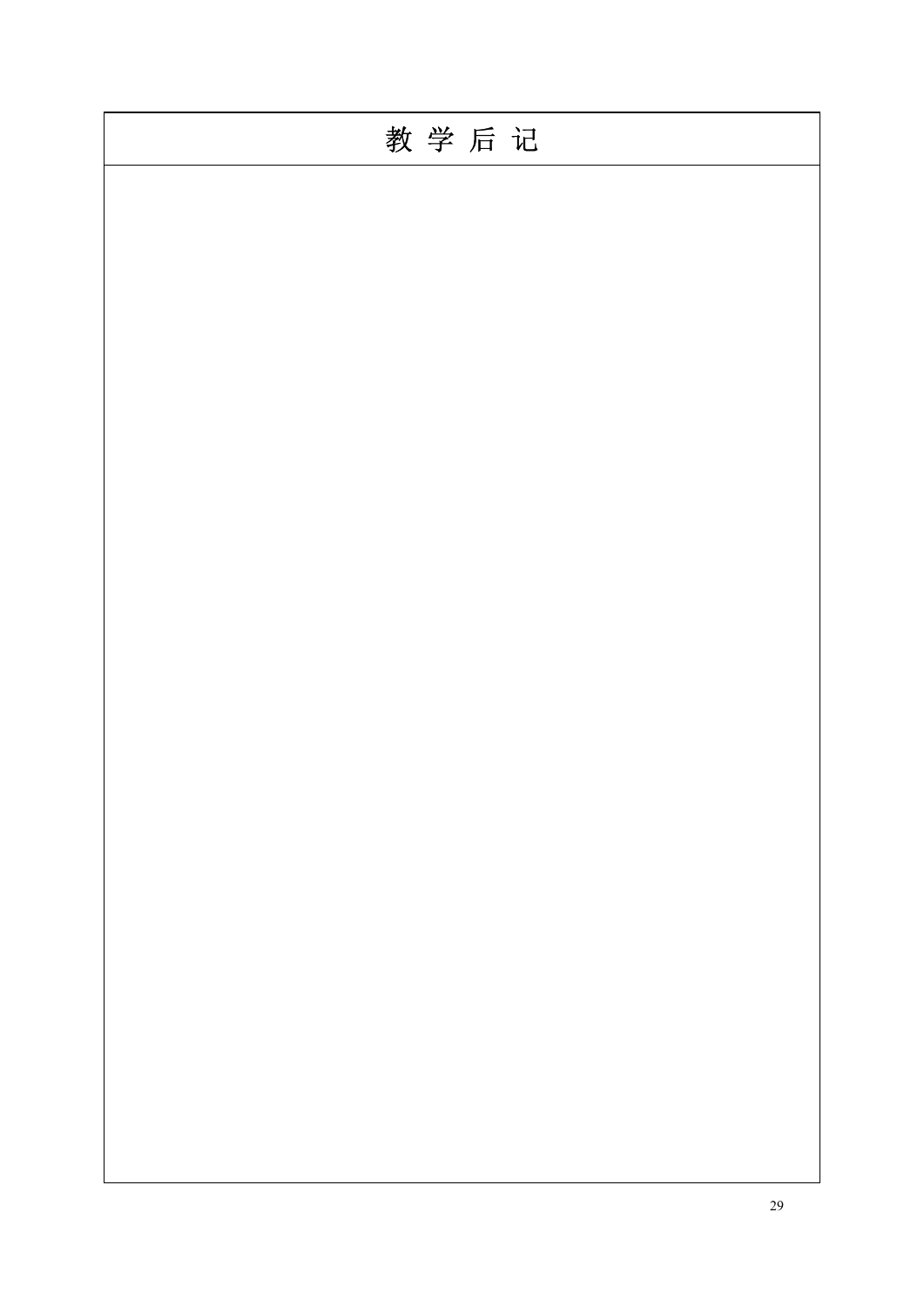# **Period 6 Exercise Grammar and Extension** (**90 Minutes**)

## **Step 1. Grammar Exercise (45 Mins)**

1. Let students finish the grammar exercise parts after class.

2. Check the answer together and add related knowledge at the same time.

## **Step 2. Do Translation in class and comment on their work (30 Mins)**

## **Translation**

- 1. I with I could do the same thing if I were under his circumstances.
- 2. But for the heat from the sun, the earth would have been a frozen ball.
- 3. Much to his parents' surprise, the boy took the liquid medicine as if it were orange juice.
- 4. If i were a young man, I would have gone on the mountaineering expedition last month.
- 5. But for the interruption of endless phone calls, he would have completed the report.
- 6. The first-prize winner walked past us, with her head held high, as if she had never known us.
- 7. The governing/ ruling party's reputation would be seriously damaged if this w ere ever made public.
- 8. Throughout the years, the nurse has always treated her young patients very ca refully as if they were her own children.
- 9. I would not know there exits such a quiet and picturesque village but for you r article.
- 10. Before dawn an earthquake struck and the entire city seemed to shake as if (i t were) in the grip of a giant first.

## **Step 3. Extension: (15 Mins)**

## **Writing Devices : Metonymy** (转喻)

In metonymy, an idea is evoked or named by means of term designating some associated notion.

## **Writing Devices: Synecdoche** (提喻)

**Synecdoche can be included in metonymy, and it refers to the substitution of the part for the whole or of the whole for the part.**

# **Writing Devices: Irony** (反语)

Irony is the expression of one's meaning by using language that normally signifies the opposite, typically for humorous or emphatic effect.

## **Writing Devices: Hyperbole** (夸张)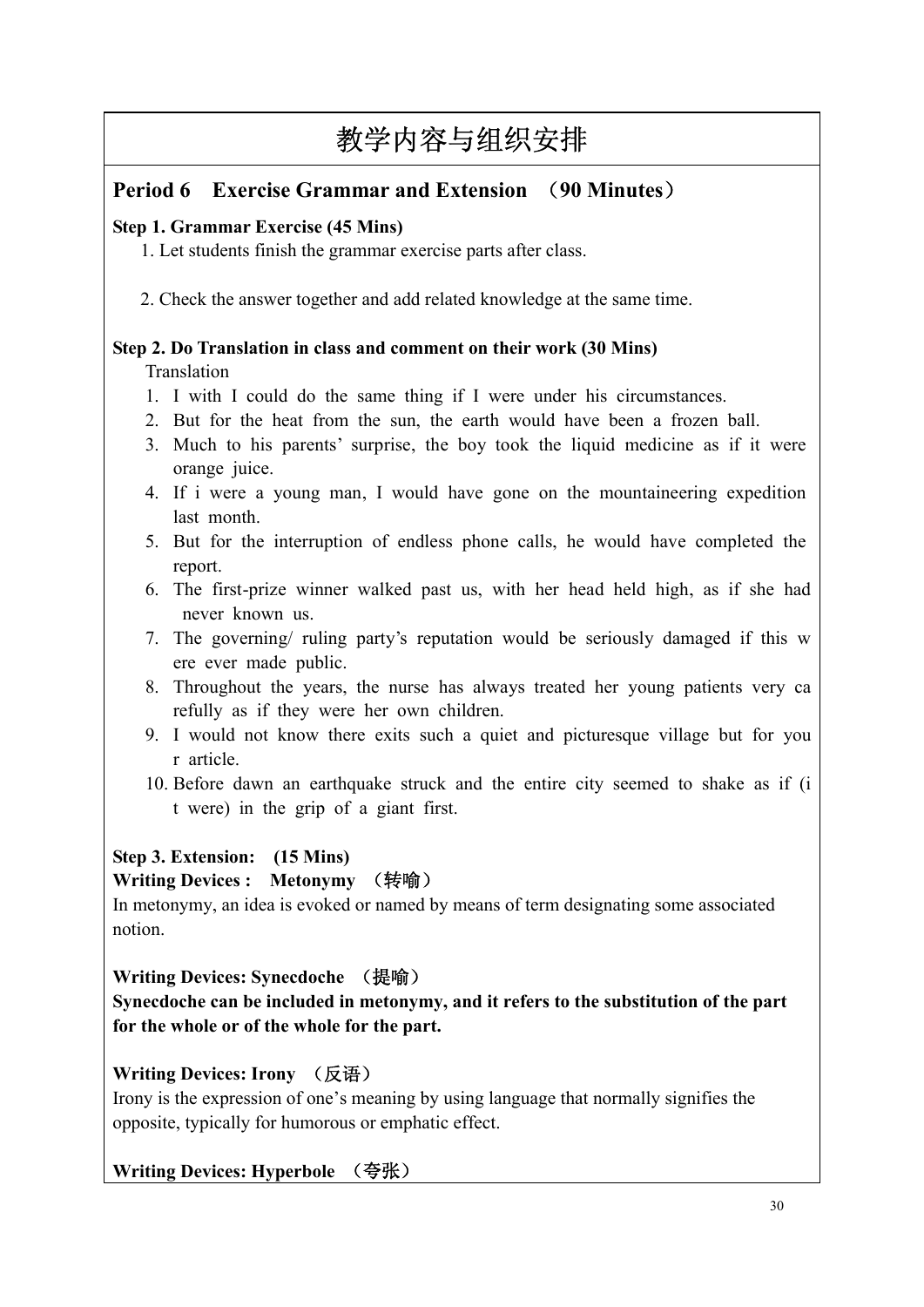It is the deliberate use of overstatement or exaggeration to achieve emphasis.

## **Writing Devices: Simile** (明喻)

It makes a comparison between two unlike elements having at least one quality or characteristic in common. To make the comparison, words like "as", "as... as", "as if" and "like" are used to transfer the quality we associate with one to the other.

# **Writing Devices: Metaphor** (暗喻)

It is like a simile, also makes a comparison between two unlike elements, but unlike a simile, this comparison is implied rather than stated.

## **Step 4 Assignment**

- 1. Finish the exercises needed.
- 2. Writing: Recreate this story.